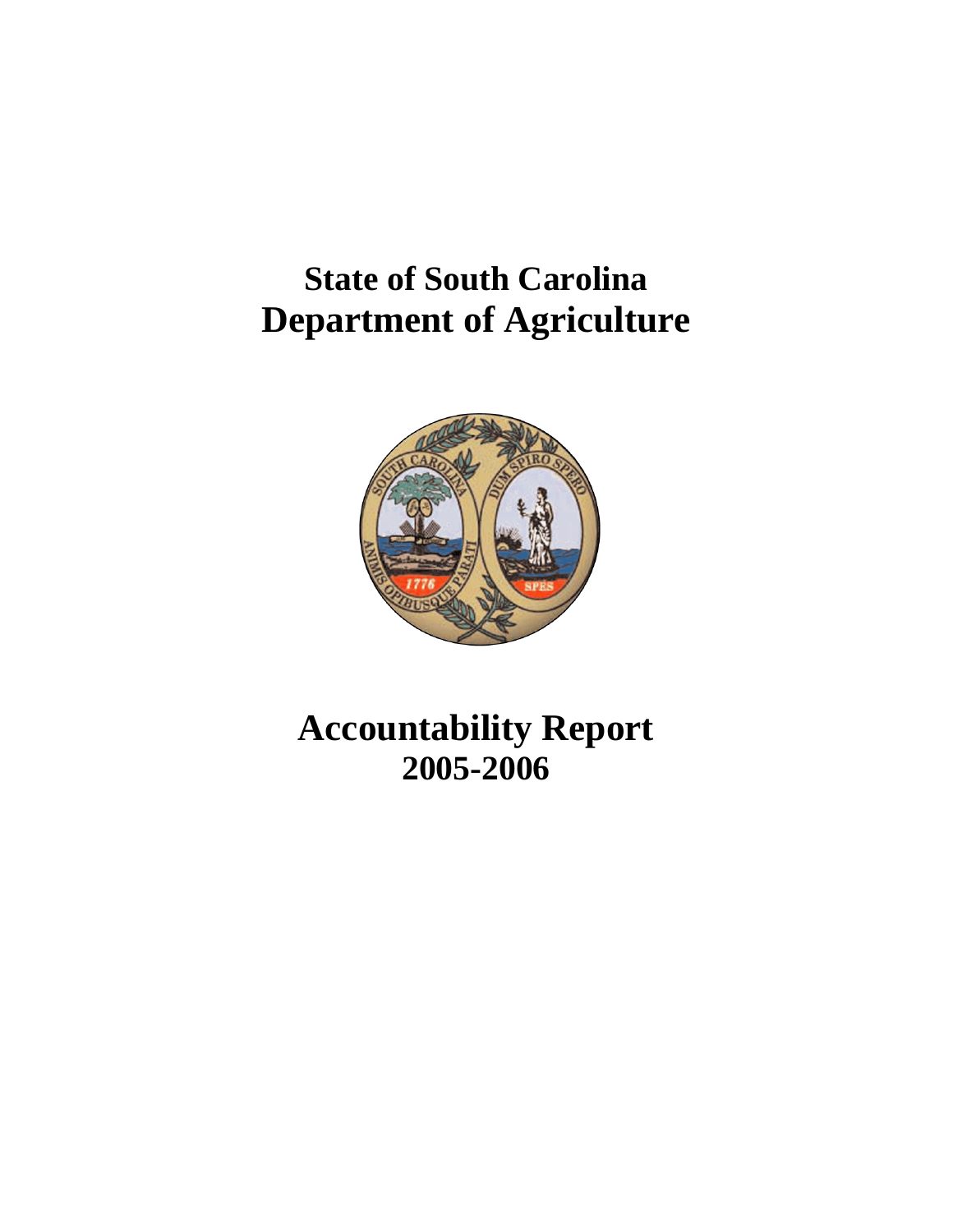## **Accountability Report Transmittal Form**

Agency Name: South Carolina Department of Agriculture Date of Submission: September 15, 2006 Agency Director: Hugh E. Weathers, Commissioner of Agriculture Agency Contact Person: Jim Trexler Agency Contact's Telephone Number: 803-734-2194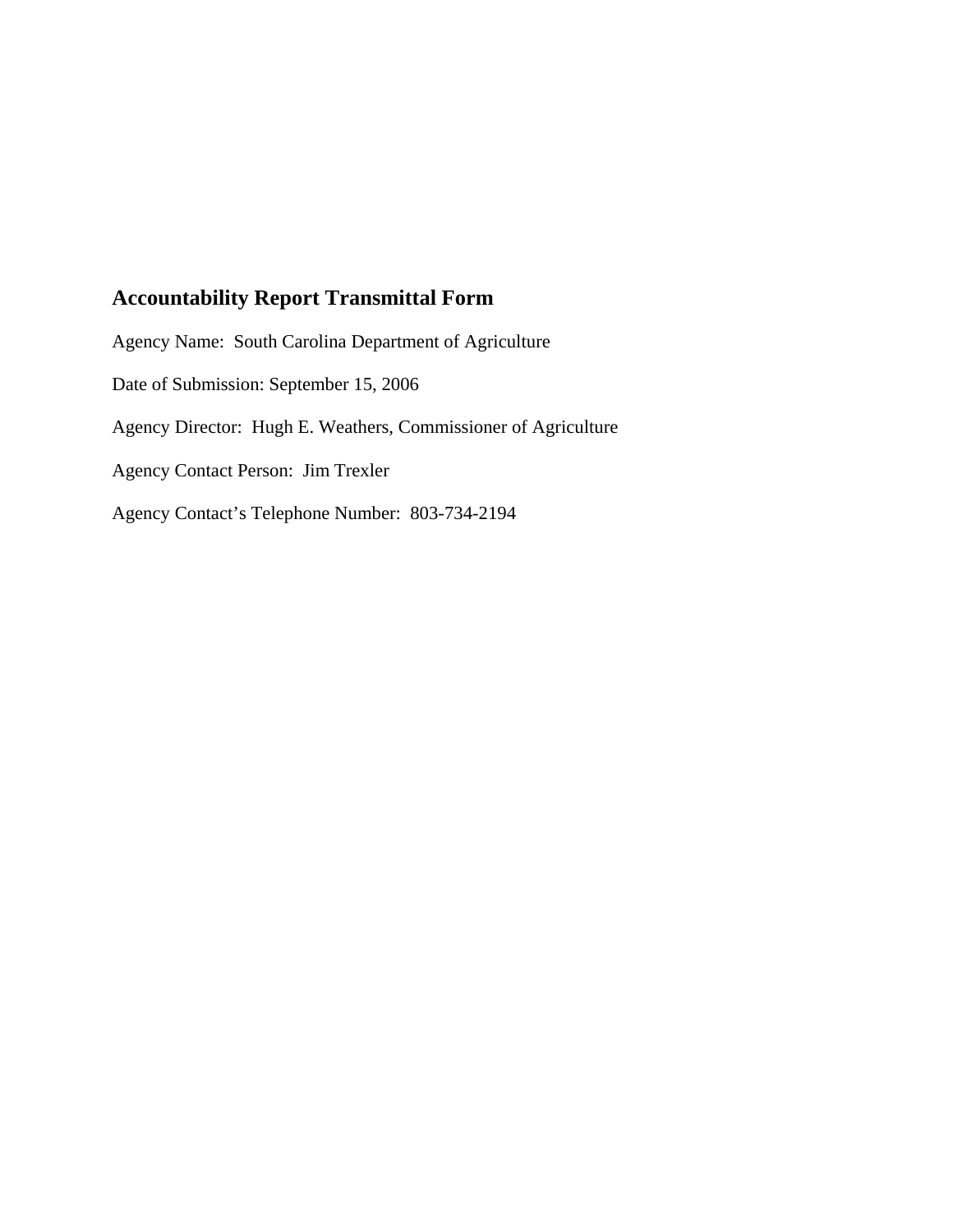## **TABLE OF CONTENTS**

| <b>Section I - Executive Summary</b>                            |               |                |
|-----------------------------------------------------------------|---------------|----------------|
| <b>Mission and Vision</b>                                       | pages         | $1 - 2$        |
| <b>Major Achievements</b>                                       | page          | 2              |
| <b>Key Strategic Goals</b>                                      | page          | $\overline{2}$ |
| <b>Opportunities and Barriers</b>                               | page          | 3              |
| <b>Accountability Report</b>                                    | page          | $\overline{4}$ |
| <b>Section II- Business Overview</b>                            |               |                |
| <b>Employees and Operations</b>                                 | page          |                |
| Expenditures/Appropriations Chart                               | page          | $\overline{5}$ |
| Description of Programs and Services                            | pages 6 - 7   |                |
| <b>Key Customers</b>                                            | page          | 8              |
| Key Stakeholders                                                | page          | $8\,$          |
| <b>Key Suppliers</b>                                            | page          | 8              |
| <b>Organizational Structure</b>                                 | page          | 8              |
| <b>Section III- Elements of Malcolm Baldrige Award Criteria</b> |               |                |
| Category 1-Leadership                                           | pages 9-10    |                |
| Category 2-Strategic Planning                                   | pages $11-13$ |                |
| Category 3-Customer Focus                                       | page          | -14            |
| Category 4-Measurement, Analysis & Knowledge Management         | pages 14-15   |                |
| <b>Category 5-Human Resource Focus</b>                          | pages 15-16   |                |
| <b>Category 6-Process Management</b>                            | page          | 16             |
| <b>Category 7-Business Results</b>                              | pages 17-34   |                |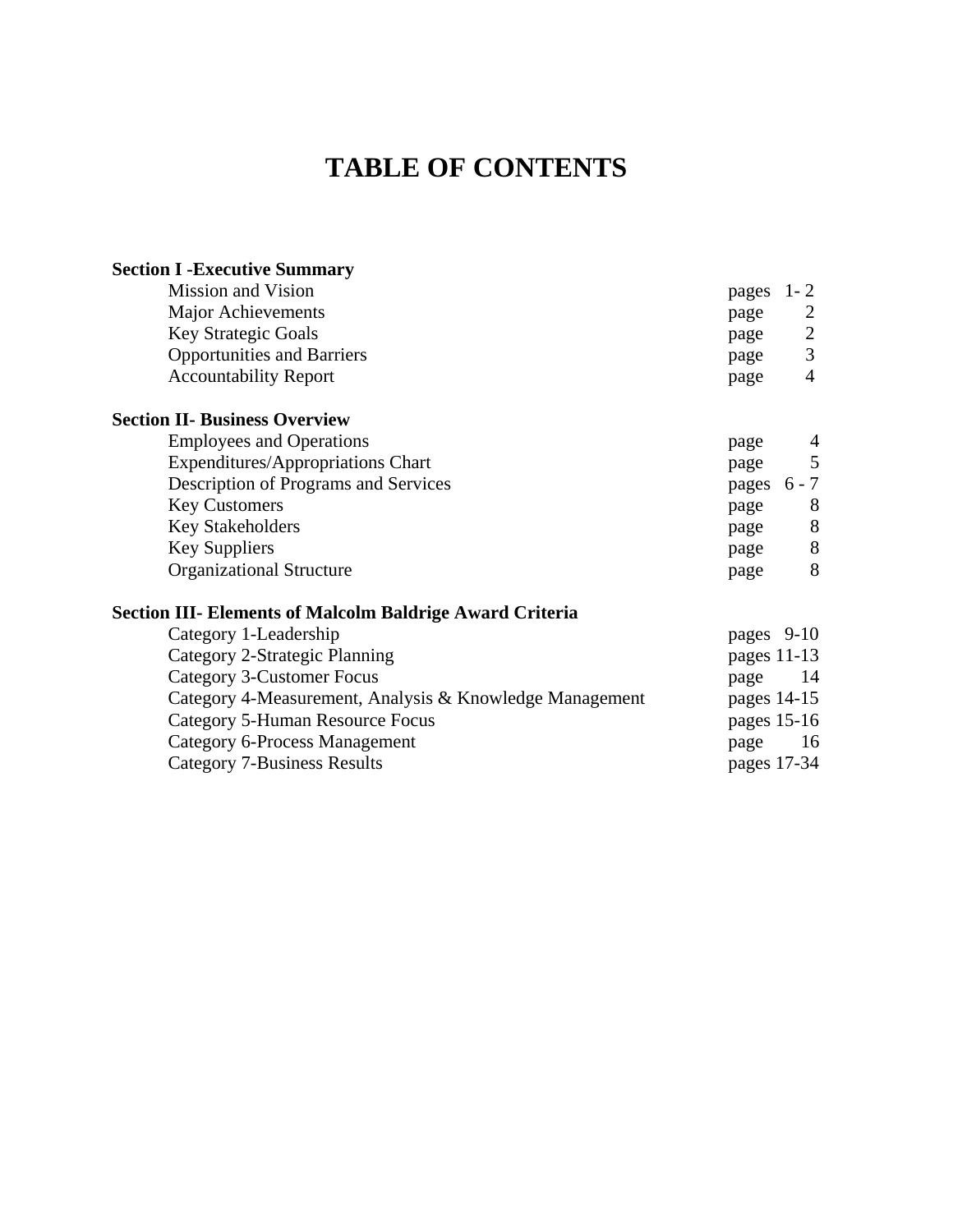## **South Carolina Department of Agriculture Accountability Report Fiscal Year 2005-2006**

## **Section I – Executive Summary**

#### **I.1 Mission and Vision**

*The mission of the South Carolina Department of Agriculture is to promote and nurture the growth and development of South Carolina's agriculture industry and its related businesses while assuring the safety and security of the buying public.* 

*Our shared vision is for the state economy to grow and prosper providing everyone, producers and consumers, opportunities to enjoy the fruits of agriculture.* 

The Department of Agriculture is mandated by 37 separate South Carolina laws related to:

- fostering the state's commerce of agriculture through marketing and promotion
- protecting the citizens of the state by ensuring proper weights and measures, grading and inspection of the state's agriculture products, and laboratory analysis of food, feed, seeds, cosmetics, and petroleum products

Originally created by an Act of the General Assembly on December 23, 1879, the South Carolina Department of Agriculture (SCDA) continues to provide programs and services affecting all the people of the Palmetto State – *producers and consumers*. The SCDA is charged with supporting the efforts of the state's second largest industry – agriculture. While the Department of Agriculture provides programs and services that focus on agriculture and agribusiness, the agency also touches the lives of every citizen of the state.

The Department's role is crucial in promoting and safeguarding an industry with a \$7 billion impact to the state's economy. However, the activities of the Department also impact and influence many other industries in the state.

Many of the Department's activities are related to commerce – developing, expanding, and protecting the integrity of agricultural commerce in our state and providing the highest quality consumer service with regards to food protection and value.

Our Marketing Division works primarily at the gatekeeper level with buyers from major supermarket chains to gain more shelf space for South Carolina produced and processed products. The three state farmers markets also have a significant impact in the hundreds of millions of dollars as well as almost 70 local farmers markets we have across the state. In addition, the *Market Bulletin*, a valuable resource for farmers and non-farmers, includes millions of dollars in ads in each issue, and over one-third million people view our website in any given year to find out about the programs and services we offer. Those are marketing tools that help keep our agricultural economic engine running.

In addition to marketing, the Department has other functions that are vital not only to the health and well-being of our economy but also to our people. For instance, our inspectors check scales and measuring devices throughout the state for accuracy. They make sure that a pound of hamburger is a pound of hamburger and that a gallon of gas is really a gallon.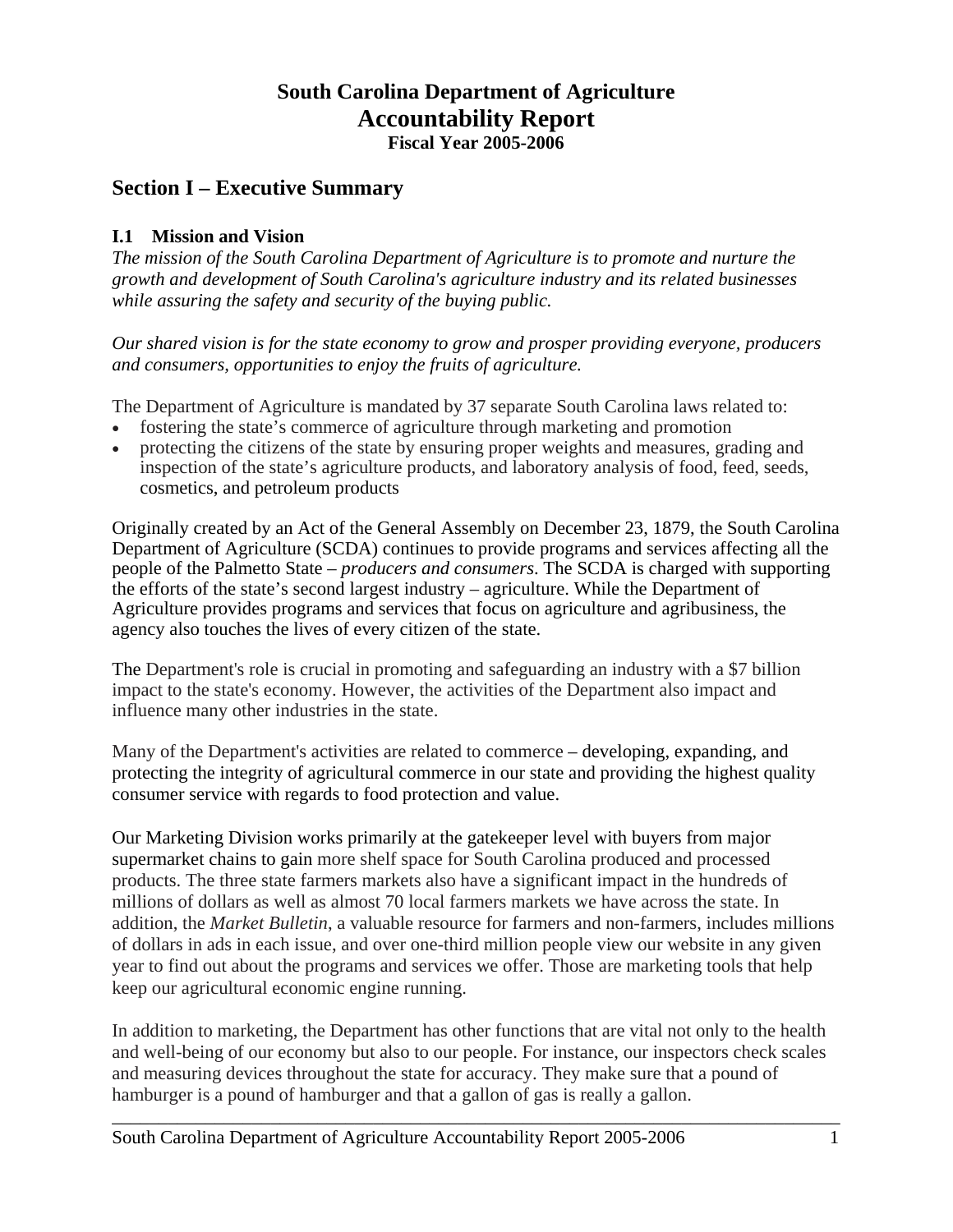Now that the price of a tank of gas has reached epic proportions, consumers want to know that gas pumps measure correctly. Add to that, South Carolina has 2 ½ times more gas pumps today than 10 years ago, but our Consumer Services Division has had a 44% decrease in the number of inspectors. At several dollars a gallon, this function is more important to consumers and marketers than ever.

While out checking scales, Department inspectors also collect samples for the laboratory to analyze. Lab technicians ensure that the ingredients listed on the package are really the ingredients in the package. Beef or dairy cattlemen and women want assurance that the bag marked "no animal protein" actually contains no animal protein. Farmers and gardeners want to make sure that their seeds germinate properly. And, parents of a diabetic child want to be assured that the cookies marked "sugar free" are just that.

Currently, the Department serves producers who earn their livelihood on approximately 4.84 million acres of farmland in the state. Cash receipts for crops and livestock total about \$2 billion but the ripple affect goes far beyond the farm gate. Billions of dollars are generated in revenue, taxes, and jobs, particularly for the rural communities of the state. Add to that the food and forestry agribusiness sector, and the industry of agriculture in South Carolina is significant to the vitality of the state's economy. Nationally, South Carolina ranks near the top in the production of several agricultural products.

The Department of Agriculture, a relatively small agency with a \$4.6 million general fund budget, has very large responsibilities to both producers and consumers regarding the safety, security, and marketing of agricultural products, both fresh and processed. The 127-year-old agency is dedicated to promoting and heightening the public's awareness of South Carolina's agriculture commodities and the farmers who produce them.

#### **I.2 Major Achievements Over the Past Fiscal Year**

- a. Staff morale has improved significantly with the redirection provided by new leadership.
- b. The work environment has improved.
- c. Collaborative efforts with public and private partners continue to increase. (SC Advocates for Agriculture, SC Food Policy Council Task Force, SC Interagency Food Safety Council, SC Direct Marketing Association, etc.)
- d. Because of the diligent efforts of the Department's laboratory technicians, pesticide residue tests show that the state has very safe and healthy fruits and vegetables which speaks well of our growers. Samples of produce tested are consistently under the national average for over-tolerances which makes our state at the top of one of the "good" lists.
- e. Improved technology allows a more accurate, timely response to consumers.
- f. Alternative funding possibilities through grants helps to supplement federal funds.

## **I.3 Key Strategic Goals for Present and Future Years**

- a. Promoting agriculture and agribusiness in the state by providing agricultural marketing opportunities
- b. Maximizing protection of goods and services for producers and consumers
- c. Providing public awareness, promotion, and publicity of South Carolina agricultural products

\_\_\_\_\_\_\_\_\_\_\_\_\_\_\_\_\_\_\_\_\_\_\_\_\_\_\_\_\_\_\_\_\_\_\_\_\_\_\_\_\_\_\_\_\_\_\_\_\_\_\_\_\_\_\_\_\_\_\_\_\_\_\_\_\_\_\_\_\_\_\_\_\_\_\_\_\_\_

d. Fiscal integrity and improved accountability and customer service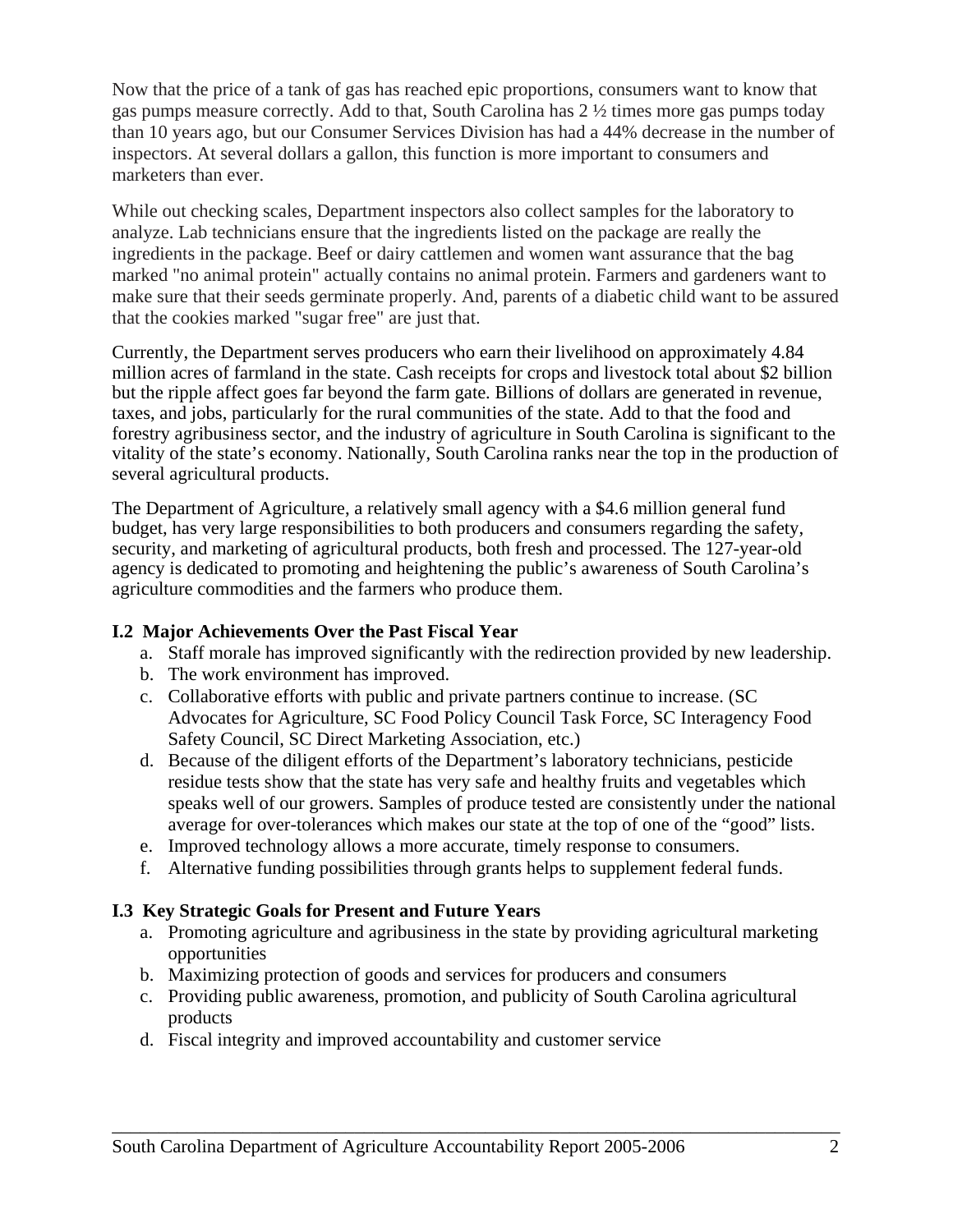## **I.4 Opportunities and Barriers**

*Opportunities* 

- a. Ongoing efforts to enhance programs and services.
- b. Address agency workforce planning needs. The opportunity to blend the experience of veteran employees with the enthusiasm of new employees hired because of the staff turnover from retirements and natural attrition.
- c. Increase emphasis on employee relations.
- d. Focus on fiscal accountability and the restructuring process to increase agency efficiency and effectiveness
- e. Employ professional development and recognition based on evaluation process
- f. Employing new computer software which will provide more data with which to quickly solve problems and issues and to help determine the efficiency and effectiveness of consumer programs and services
- g. Relocation of the Columbia State Farmers Market and expanding the other two state farmers markets in Greenville and Florence
- h. Developing and implementing a comprehensive marketing campaign for branding SC agriculture, the state's largest industry next to tourism

*Barriers* 

- a. Decrease in recurring appropriated funding and funding not provided from collections of fees for licenses, permits, etc.
- b. Significant staff turnover with heavy participation in the state's retirement program
- c. Lower salaries than the private sector, making it difficult to retain qualified employees
- d. Heavy workloads and staff reductions through natural attrition and retirement programs

The Department of Agriculture is currently operating at funding levels dating back 23 years.

#### **FY83 State Budget \$4,419,055 FY84 State Budget \$4,794,812 FY06 State Budget \$4,677,439**

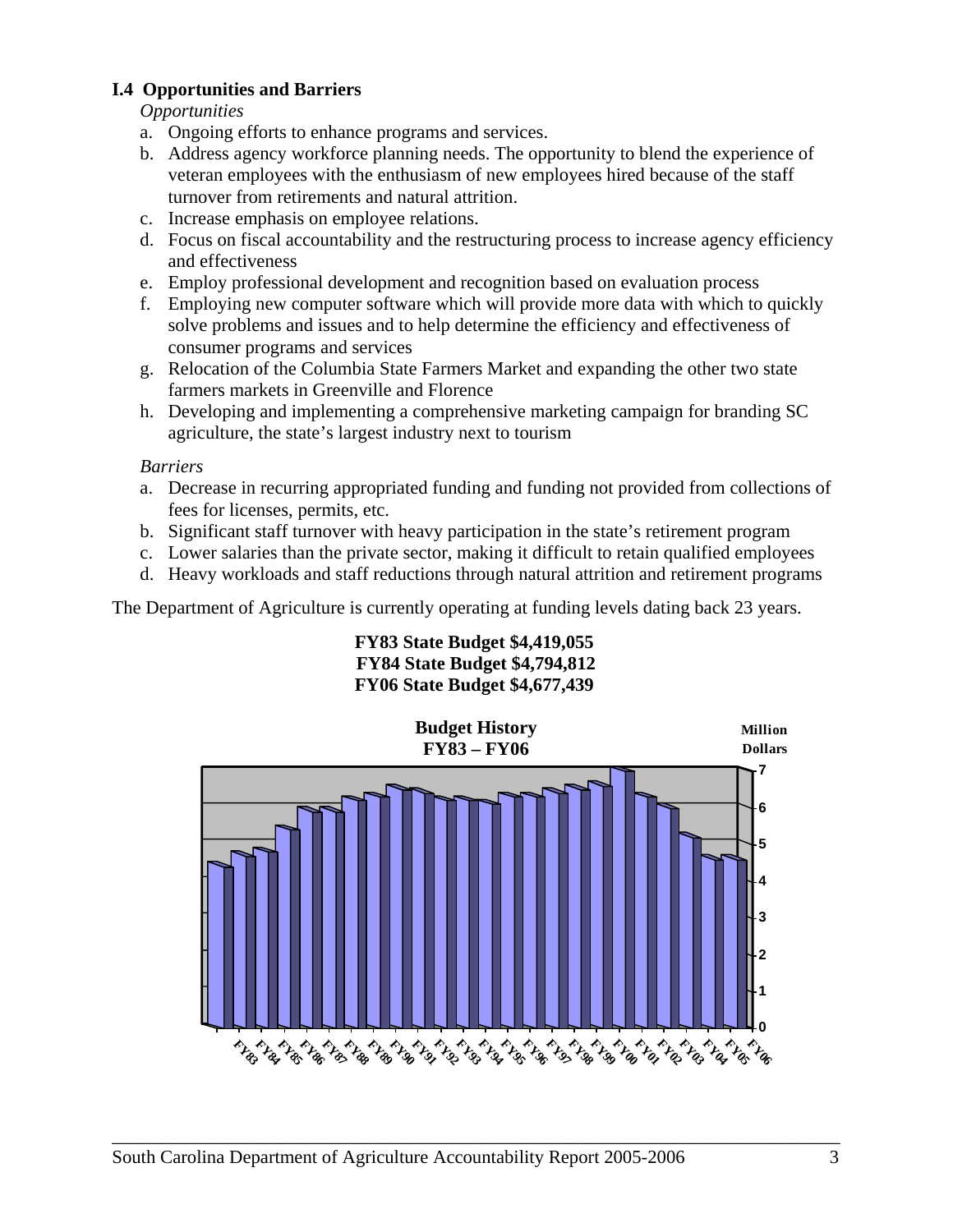#### **I.5 Accountability Report**

The accountability report is an important tool for improving organizational performance. Building on information provided from year-to-year, the report shows the agency's progress as well as its strengths and weaknesses.

## **Section II – Business Overview**

#### **II.1 Number of Employees**

At the end of FY 05-06, the SCDA had 131 full-time employees and 18 temporary employees. Agency Vacancy Rate - 13%

#### **II.2 Operation Locations**

The SCDA headquarters is located in the State Capitol Complex, Wade Hampton Building,  $5<sup>th</sup>$ Floor. However, the SCDA operates three state farmers markets in Columbia, Florence, and Greenville and a Laboratory and Consumer Services facility and a Metrology Laboratory in Columbia. In addition the SCDA employs graders, inspectors, and market news specialists throughout the state in cooperative programs with the federal government.

The Laboratory and Consumer Services facility along with the Metrology Laboratory are scheduled to be moved to the new State Farmers Market at Columbia location.

#### **Facility/Location**

SCDA Headquarters, *State Capitol Complex, Wade Hampton Building, 5th Floor* Metrology Laboratory, *237 Catawba Street, Columbia* Consumer Services Laboratory, *1101 Williams Street, Columbia* Columbia State Farmers Market, *1001 Bluff Road, Columbia*  Greenville State Farmers Market, *1354 Rutherford Road, Greenville*  Pee Dee State Farmers Market, *2513 Lucas Street, Florence*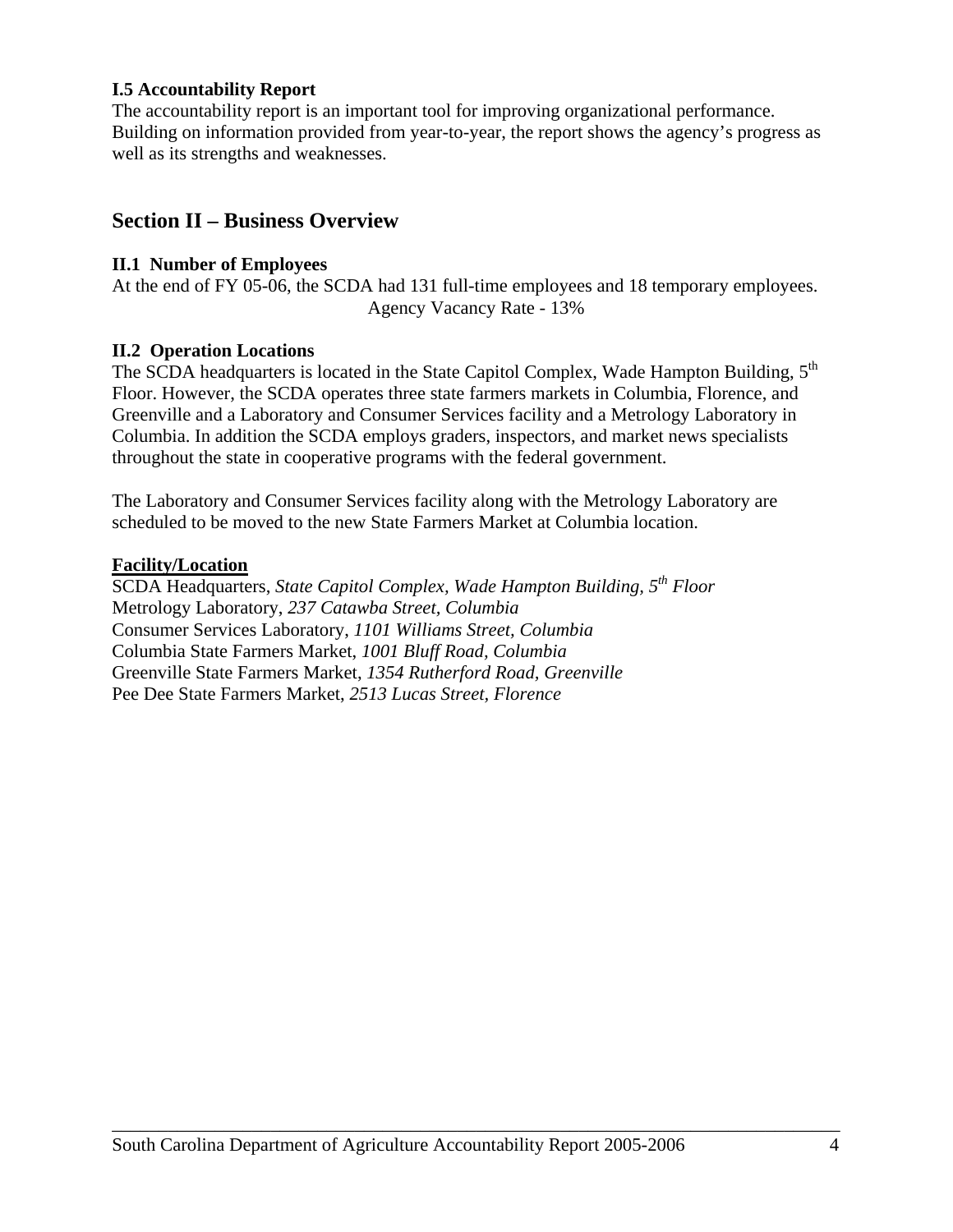## **II.3 Expenditures and Appropriations**

|                                             | FY 04-05 Actual              | <b>Expenditures</b>            |                              | <b>FY 05-06 Actual</b><br><b>Expenditures</b> |                              |                                |  | FY 06-07<br><b>Appropriations Act</b> |  |
|---------------------------------------------|------------------------------|--------------------------------|------------------------------|-----------------------------------------------|------------------------------|--------------------------------|--|---------------------------------------|--|
| Major<br><b>Budget</b><br><b>Categories</b> | <b>Total</b><br><b>Funds</b> | <b>General</b><br><b>Funds</b> | <b>Total</b><br><b>Funds</b> | <b>General</b><br><b>Funds</b>                | <b>Total</b><br><b>Funds</b> | <b>General</b><br><b>Funds</b> |  |                                       |  |
| Personal<br>Services                        | \$4,877,594                  | \$2,562,814                    | \$5,170,358                  | \$2,832,655                                   | \$5,550,695                  | \$2,609,374                    |  |                                       |  |
| Other<br>Operating                          | \$4,052,251                  | \$1,222,852                    | \$4,537,329                  | \$1,625,533                                   | \$4,584,577                  | \$1,183,427                    |  |                                       |  |
| Special Items                               |                              |                                |                              |                                               |                              |                                |  |                                       |  |
| Permanent<br>Improvements                   |                              |                                | \$296,270                    |                                               |                              |                                |  |                                       |  |
| Case Services                               |                              |                                |                              |                                               |                              |                                |  |                                       |  |
| <b>Distributions</b><br>to Subdivisions     |                              |                                |                              |                                               |                              |                                |  |                                       |  |
| Fringe Benefits                             | \$1,418,456                  | \$794,494                      | \$1,520,378                  | \$845,039                                     | \$1,726,720                  | \$884,638                      |  |                                       |  |
| Non-recurring<br><b>Total</b>               | \$10,348,301                 | \$4,580,160                    | \$11,524,334                 | \$5,303,227                                   | \$11,861,992                 | \$4,677,439                    |  |                                       |  |

| <b>Sources of Funds</b>      | 04-05 Actual Expenditures | 05-06 Actual Expenditures |
|------------------------------|---------------------------|---------------------------|
|                              |                           |                           |
| Supplemental Bills           |                           |                           |
|                              |                           |                           |
|                              |                           |                           |
| <b>Capital Reserve Funds</b> |                           |                           |
|                              |                           |                           |
| <b>Bonds</b>                 |                           |                           |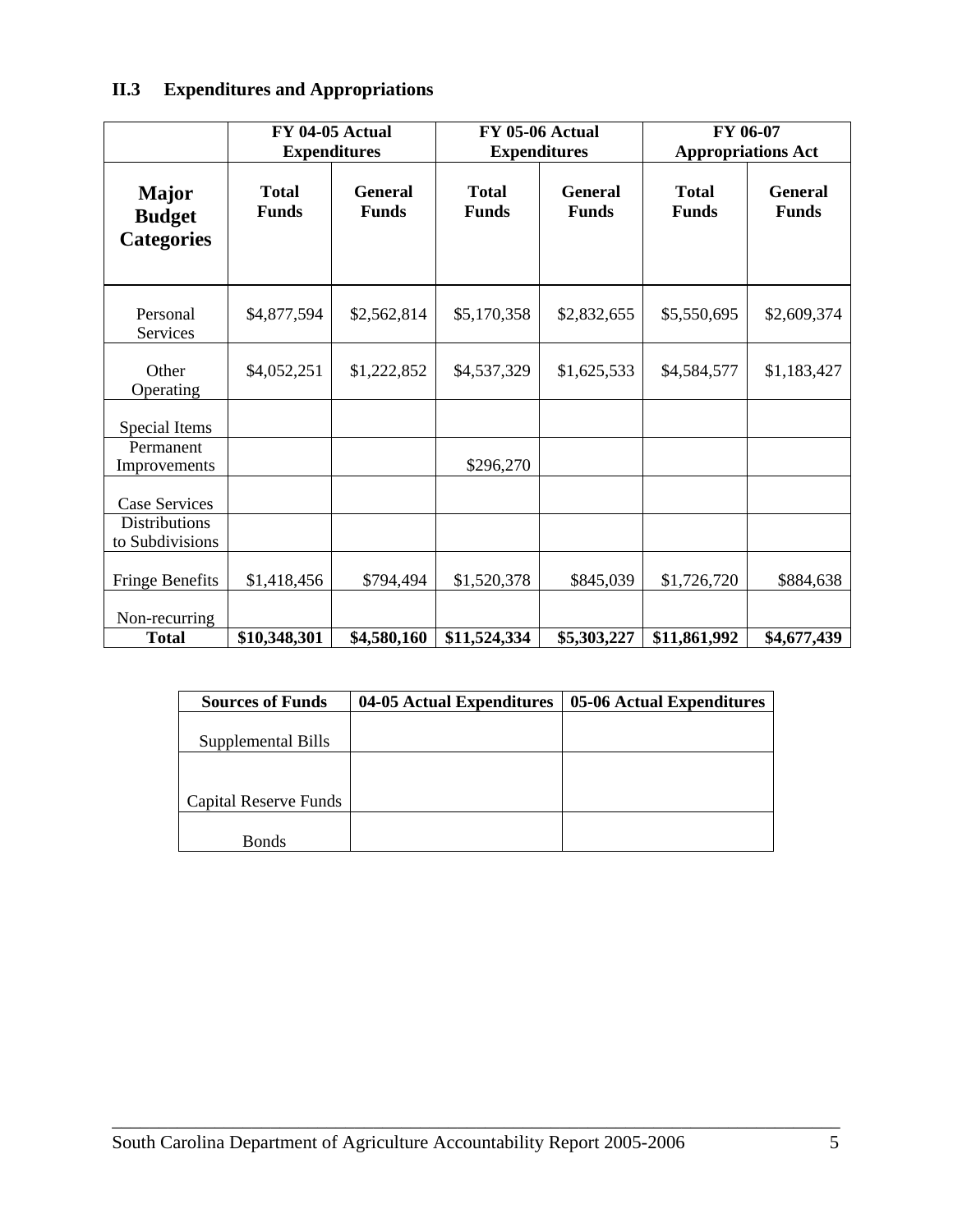## **Major Program Areas**

| Program                         | <b>Major Program Area</b>                                                                                                                                                                                                                                                                                                                                                                                                                                                                                                                                                                                              | FY 04-05                   |                    |     | FY 05-06                   |                    |     | <b>Key Cross</b>             |
|---------------------------------|------------------------------------------------------------------------------------------------------------------------------------------------------------------------------------------------------------------------------------------------------------------------------------------------------------------------------------------------------------------------------------------------------------------------------------------------------------------------------------------------------------------------------------------------------------------------------------------------------------------------|----------------------------|--------------------|-----|----------------------------|--------------------|-----|------------------------------|
| <b>Number</b>                   | <b>Purpose</b>                                                                                                                                                                                                                                                                                                                                                                                                                                                                                                                                                                                                         | <b>Budget Expenditures</b> |                    |     | <b>Budget Expenditures</b> |                    |     | <b>References for</b>        |
| and Title                       | (Brief)                                                                                                                                                                                                                                                                                                                                                                                                                                                                                                                                                                                                                |                            |                    |     |                            |                    |     | <b>Financial</b><br>Results* |
|                                 |                                                                                                                                                                                                                                                                                                                                                                                                                                                                                                                                                                                                                        | State:                     | 1,000,074.59       |     | State:                     | 1,095,828.27       |     |                              |
|                                 | Provides executive leadership, support, policy development and                                                                                                                                                                                                                                                                                                                                                                                                                                                                                                                                                         | <b>Federal:</b>            | .00                |     | <b>Federal:</b>            | .00                |     |                              |
| Administrative                  | review, financial services, information technology, facilities                                                                                                                                                                                                                                                                                                                                                                                                                                                                                                                                                         | Other:                     | 5,923.01           |     | Other:                     | 4,511.36           |     |                              |
| Services                        | management, and other administrative services                                                                                                                                                                                                                                                                                                                                                                                                                                                                                                                                                                          | Total:                     | 1,005,997.60       |     | <b>Total:</b>              | 1,100,339.63       |     |                              |
|                                 |                                                                                                                                                                                                                                                                                                                                                                                                                                                                                                                                                                                                                        |                            | % of Total Budget: | 10% |                            | % of Total Budget: | 10% |                              |
|                                 |                                                                                                                                                                                                                                                                                                                                                                                                                                                                                                                                                                                                                        | State:                     | 1,141,451.32       |     | State:                     | 1,153,800.29       |     |                              |
|                                 |                                                                                                                                                                                                                                                                                                                                                                                                                                                                                                                                                                                                                        | <b>Federal:</b>            | 4,975.71           |     | Federal:                   | 6,523.32           |     |                              |
|                                 | Protects consumers from unsafe, ineffective, or fraudulent goods<br>that may be offered for public sale; assures that goods meet<br>acceptable standards of quality; monitors labeling; registers animal                                                                                                                                                                                                                                                                                                                                                                                                               | Other:                     | 86,800.43          |     | Other:                     | 87,964.29          |     |                              |
|                                 |                                                                                                                                                                                                                                                                                                                                                                                                                                                                                                                                                                                                                        | Total:                     | 1,233,227.46       |     | Total:                     | 1,248,287.90       |     |                              |
| II Laboratory<br>Security.      | and pet foods, frozen desserts, gasoline, and antifreeze; issues<br>licenses for butterfat testers and milk samplers and weighmen;<br>grants permits to salvage food operations; issues two to three<br>thousand licenses, permits and registrations; provides assistance<br>regarding food safety and security in the event of a natural disaster<br>or an accidental or international emergency related to Homeland                                                                                                                                                                                                  |                            |                    |     |                            |                    |     |                              |
|                                 |                                                                                                                                                                                                                                                                                                                                                                                                                                                                                                                                                                                                                        |                            | % of Total Budget: | 12% |                            | % of Total Budget: | 10% |                              |
|                                 | Draws samples for analysis in the SCDA's laboratories; protects the                                                                                                                                                                                                                                                                                                                                                                                                                                                                                                                                                    | State:<br><b>Federal:</b>  | 551,550.93         |     | State:<br><b>Federal:</b>  | 1,056,815.73       |     |                              |
|                                 | people of the state, farmers and non-farmers, from fraud by                                                                                                                                                                                                                                                                                                                                                                                                                                                                                                                                                            | Other:                     | .00<br>738,097.52  |     | Other:                     | .00<br>621,462.72  |     |                              |
|                                 | ensuring the accuracy of weights and measures; provides grading                                                                                                                                                                                                                                                                                                                                                                                                                                                                                                                                                        | Total:                     | 1,289,648.45       |     | <b>Total:</b>              | 1,678,278.45       |     |                              |
| <b>III</b> Consumer<br>Services | and inspecting of poultry products; inspects food and cosmetic<br>manufacturing and storage facilities; assures farmers that they<br>receive full and prompt payment for the products they produce and<br>that their stored cotton and grain crops are protected in warehouse<br>facilities; inspects gas pumps, grocery store scales, vehicle tank<br>meters, and liquid petroleum gas measuring devices; collects<br>official samples of petroleum, produce, meat and feeds for<br>laboratory analysis; licenses, bonds and audits warehouses and<br>dealers; inspects storage facilities for sanitation compliance. |                            | % of Total Budget: | 12% |                            | % of Total Budget: | 15% |                              |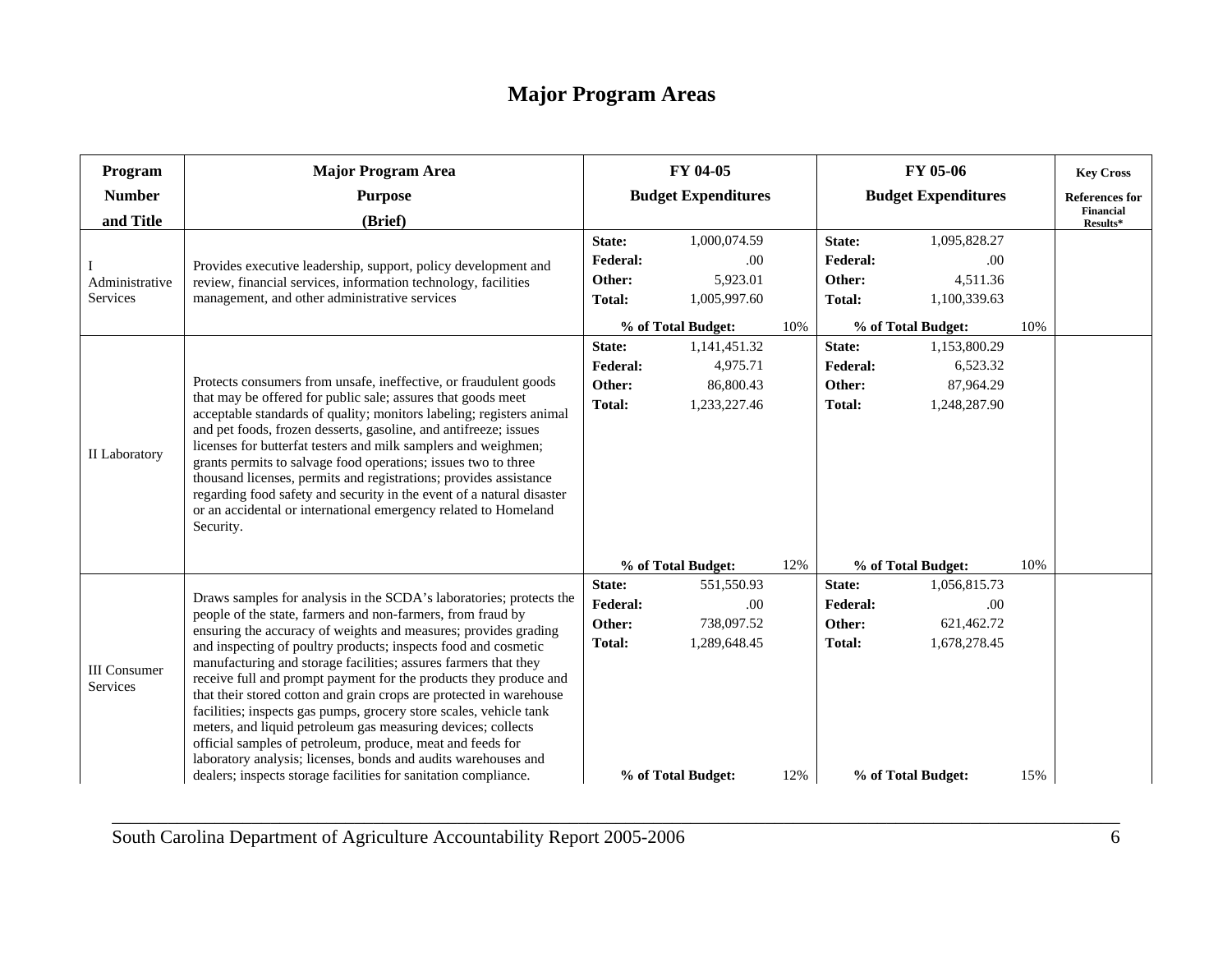## **II.4 Major Program Areas (Continued)**

| IV<br>Marketing<br>&<br>Promotion | Develops and implements broad-based marketing programs; provides<br>programs and services designed to increase consumer awareness and<br>product demand for quality South Carolina agricultural commodities;<br>strives to improve the economic vitality of business and individuals in<br>the industry of agriculture; encourages expansion and development of<br>existing industries that use South Carolina agricultural commodities,<br>both fresh and processed, to increase the marketability of locally-<br>grown products; provides quality grade standards and up-to-date first-<br>hand market news to the allied industry through a cooperative<br>agreement with the USDA; oversees and operates the three state<br>farmers markets; domestic and international marketing assistance;<br>certifies roadside markets; promotes specialty crops and specialty<br>products; assists small farmer and provides support for organically<br>grown certification; promotes the green industry (nursery, greenhouse,<br>landscape, etc.); authorizes individual farmers and farmers' markets to<br>be able to accept coupons from those who are nutritionally at risk to<br>buy fresh, unprepared produce issued in the WIC and Seniors Farmers<br>Market Nutrition Programs; serves as a liaison to commodity boards,<br>associations, and the state's Ag Commission; publishes the Market<br>Bulletin which is designed as a vehicle for farmers and non-farmers to<br>buy and sell agricultural and agricultural-related items, as a resource<br>for economic stability especially in rural areas. | State:<br><b>Federal:</b><br>Other:<br><b>Total:</b> | 1,092,589.36<br>170,670.41<br>4,137,712.57<br>5,400,972.34<br>% of Total Budget: | 52% | State:<br><b>Federal:</b><br>Other:<br><b>Total:</b><br>% of Total Budget: | 1,151.743.76<br>18,671.08<br>4,510,366.11<br>5,680,780.95 | 49% |  |
|-----------------------------------|-----------------------------------------------------------------------------------------------------------------------------------------------------------------------------------------------------------------------------------------------------------------------------------------------------------------------------------------------------------------------------------------------------------------------------------------------------------------------------------------------------------------------------------------------------------------------------------------------------------------------------------------------------------------------------------------------------------------------------------------------------------------------------------------------------------------------------------------------------------------------------------------------------------------------------------------------------------------------------------------------------------------------------------------------------------------------------------------------------------------------------------------------------------------------------------------------------------------------------------------------------------------------------------------------------------------------------------------------------------------------------------------------------------------------------------------------------------------------------------------------------------------------------------------------------------------------------------------------------------|------------------------------------------------------|----------------------------------------------------------------------------------|-----|----------------------------------------------------------------------------|-----------------------------------------------------------|-----|--|
|                                   |                                                                                                                                                                                                                                                                                                                                                                                                                                                                                                                                                                                                                                                                                                                                                                                                                                                                                                                                                                                                                                                                                                                                                                                                                                                                                                                                                                                                                                                                                                                                                                                                           | State:<br><b>Federal:</b>                            | 794,493.80<br>.00                                                                |     | State:<br><b>Federal:</b>                                                  | 845,250.95<br>.00                                         |     |  |
| V                                 | <b>Employer Contributions</b>                                                                                                                                                                                                                                                                                                                                                                                                                                                                                                                                                                                                                                                                                                                                                                                                                                                                                                                                                                                                                                                                                                                                                                                                                                                                                                                                                                                                                                                                                                                                                                             | Other:                                               | 623,961.64                                                                       |     | Other:                                                                     | 675,338.68                                                |     |  |
|                                   |                                                                                                                                                                                                                                                                                                                                                                                                                                                                                                                                                                                                                                                                                                                                                                                                                                                                                                                                                                                                                                                                                                                                                                                                                                                                                                                                                                                                                                                                                                                                                                                                           | <b>Total:</b>                                        | 1,418,455.44                                                                     |     | Total:                                                                     | 1,520,589.63                                              |     |  |
|                                   |                                                                                                                                                                                                                                                                                                                                                                                                                                                                                                                                                                                                                                                                                                                                                                                                                                                                                                                                                                                                                                                                                                                                                                                                                                                                                                                                                                                                                                                                                                                                                                                                           |                                                      | % of Total Budget:                                                               | 14% | % of Total Budget:                                                         |                                                           | 13% |  |

**Below: List any programs not included above and show the remainder of expenditures by source of funds.** 

N/A

| <b>Remainder of Expenditures:</b> | State:             | State:                   |
|-----------------------------------|--------------------|--------------------------|
| Permanent Improvements            | <b>Federal:</b>    | <b>Federal:</b>          |
|                                   | Other:             | 296,269.64<br>Other:     |
|                                   | Total:             | 296,269.64<br>Total:     |
|                                   | % of Total Budget: | 3%<br>% of Total Budget: |

\_\_\_\_\_\_\_\_\_\_\_\_\_\_\_\_\_\_\_\_\_\_\_\_\_\_\_\_\_\_\_\_\_\_\_\_\_\_\_\_\_\_\_\_\_\_\_\_\_\_\_\_\_\_\_\_\_\_\_\_\_\_\_\_\_\_\_\_\_\_\_\_\_\_\_\_\_\_\_\_\_\_\_\_\_\_\_\_\_\_\_\_\_\_\_\_\_\_\_\_\_\_\_\_\_\_\_\_

\* Key Cross-References are a link to the Category 7 - Business results.

These References provide a Page number that is included in the 7th section of this document.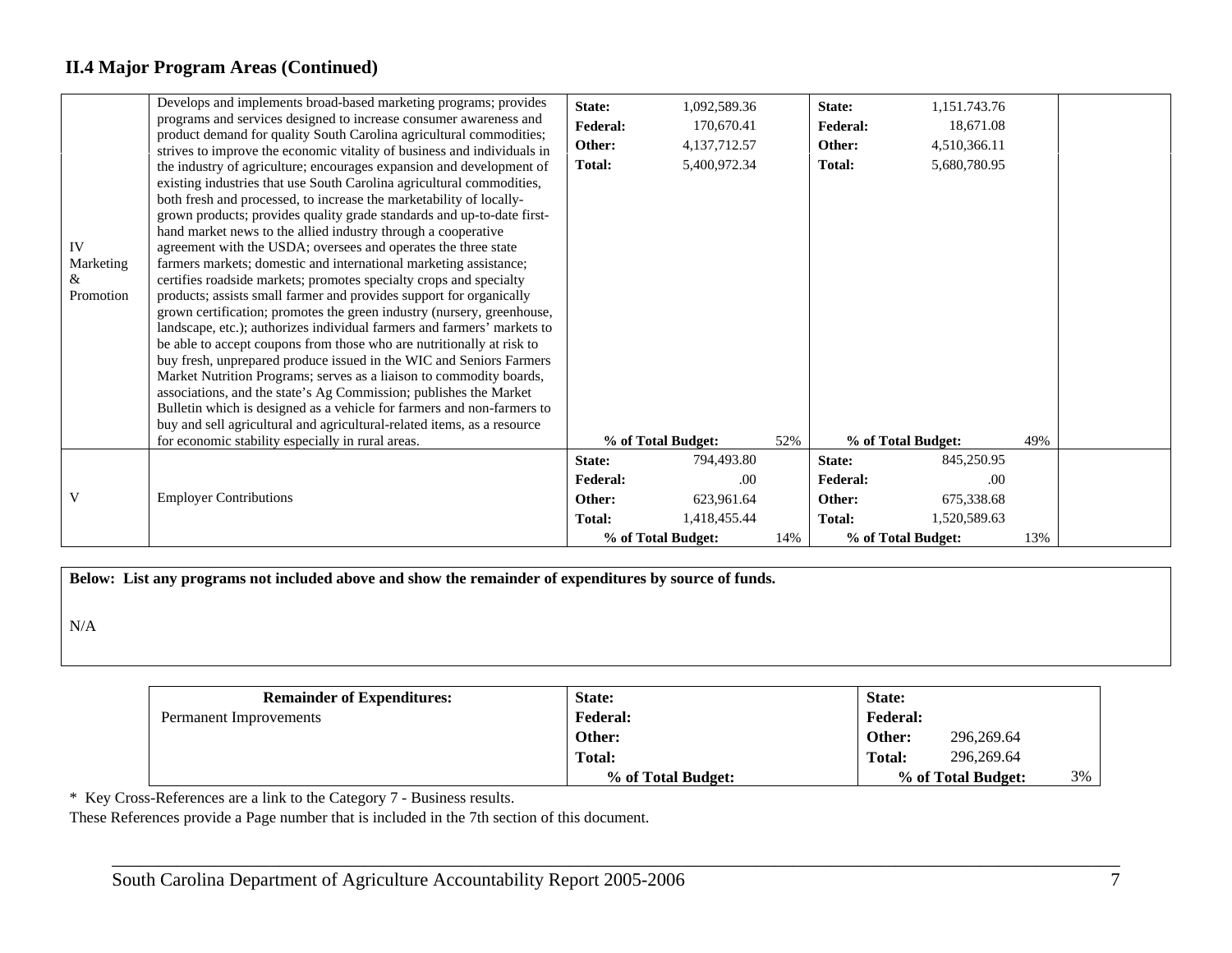#### **II.5 Key customers**

- Consumers everyone who consumes or uses agricultural products
- Producers everyone who grows or produces agricultural commodities
- Processors/Manufacturers anyone who prepares, treats, or converts raw agricultural products
- Wholesalers, Direct Marketers, and Retailers everyone who sells raw agricultural products or value-added agricultural products
- Local, state, and federal government officials and representatives
- Agriculture Commission of SC members
- Commodity Boards and Associations members
- Representatives of existing, expanding, and developing agribusinesses
- Electronic and print media representatives
- Supermarket representatives
- Petroleum retailers and distributors

#### **II.6 Key stakeholders**

**(**Everyone who has an interest in the industry of agriculture)

- Consumers (men, women, and children) are the ultimate stakeholders
- **Taxpayers**
- General Assembly
- Others who have an interest in the industry of agriculture
	- Farm owners and operators of livestock and crops
	- Nursery men and women, greenhouse growers, and floriculture
	- Fertilizer, agrichemical and seed dealers
	- Farm equipment dealers
	- Forest landowners
	- Grain dealers
	- Produce shippers and handlers
	- Specialty producers and processors
	- Dairy producers, processors, shippers, and handlers
	- Agricultural educators, students, and researchers
	- Public and private agricultural partners
	- Land grant university and 1890 program representatives
	- Farm workers and migrant labor

#### **II.7 Key suppliers**

- Vendors who are eligible to bid on state contracts
- Small suppliers
- Information Technology vendors
- Federal government grantor
- Printing companies

#### **II.8 Organizational Structure**

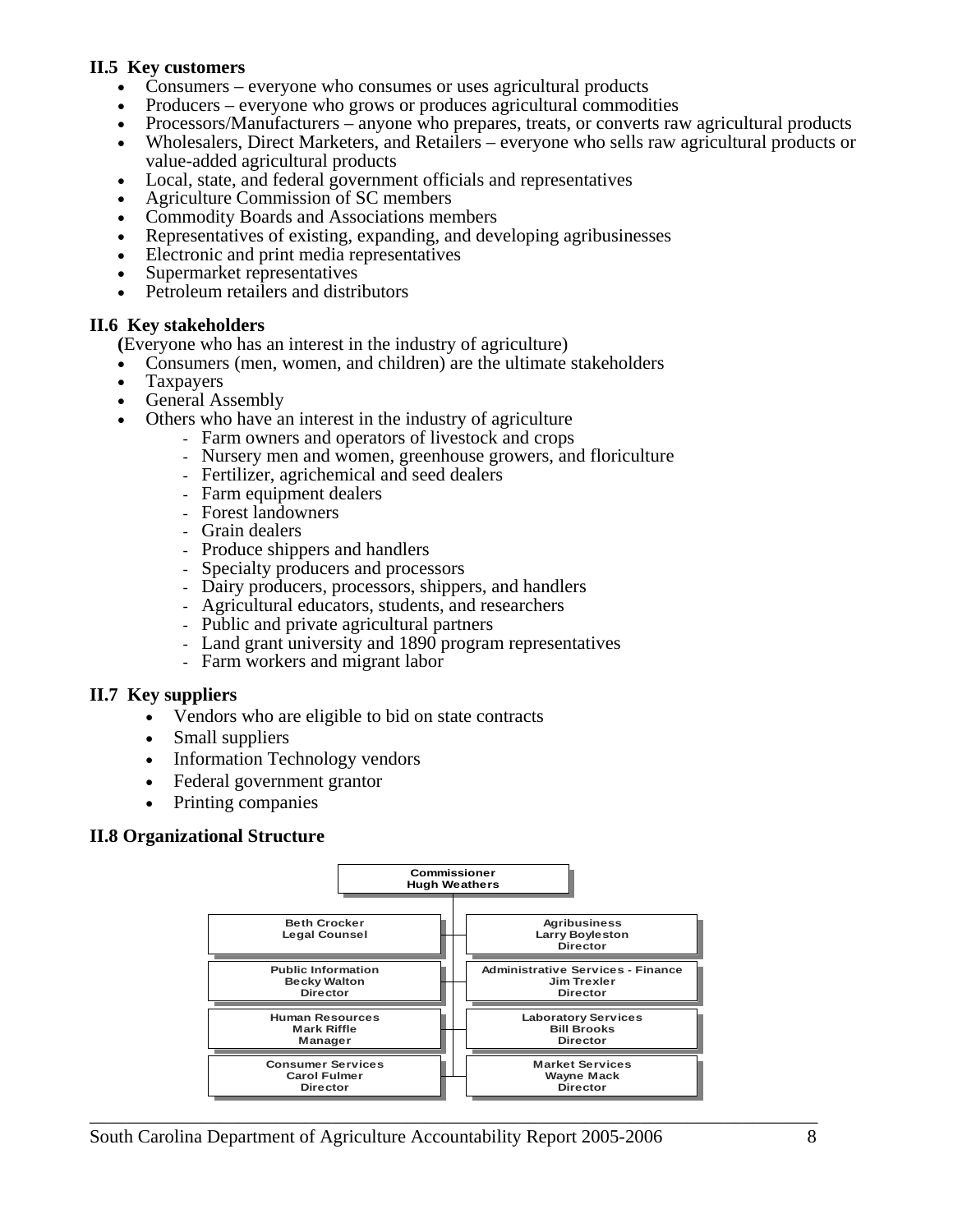## **Section III –Malcolm Baldrige Performance Excellence Standards**

#### **III. Category I - Leadership**

1.1.*How do senior leaders set, deploy and communicate:* 

#### *a) short and long term direction,*

Under the direction of the Commissioner of Agriculture, the agency and its leadership team continue to focus on the mission of the agency. This focus has instilled a sense of pride in staff and those served by the South Carolina Department of Agriculture. Senior staff meetings are held once a month to assess progress and resolve short term issues. Also, regular and frequent communication between senior leaders serves as an important part of leadership in the Department. Division Directors meet regularly with staff to keep employees apprised of agency issues. Long-term, under the leadership of the Commissioner, current and prospective programs, new initiatives, and new and innovative ideas for future direction will continue to be examined and action taken accordingly.

#### *b) performance expectations,*

While managers are focusing more on performance, they are also spending more time getting each employee aimed properly so the employee understands what he or she is to accomplish – his or her goals and objectives. Managers are encouraged to set clear performance expectations, goals, and objectives for employees.

#### *c) organizational values,*

The Commissioner and his leadership team value partnerships with customers and stakeholders, fostering a free exchange of ideas that are used in evaluating the agency's programs and services. Employees are committed to enhancing the lives of our taxpaying citizens, providing them a good return on their investment.

#### *d) empowerment and innovation,*

SCDA employees are empowered to make decisions that affect their own work. Improvement requires creativity, challenging ourselves, and learning from our mistakes.

#### *e) organizational and employee learning,* and

Professional development is offered whenever feasible. Managers and supervisors are active in professional organizations that foster their continued growth in knowledge and expertise in their fields of specialty. Employees, especially lab scientists, chemists and technicians, are encouraged and supported in outside professional activities that contribute to their growth and professional competence. Employees are also encouraged to present a professional attitude at all times with a commitment to the agency and the public it serves.

#### *f) ethical behavior?*

The Department's shared vision is for the state's economy to grow and prosper providing everyone, producers and consumers, opportunities to enjoy the fruits of agriculture.

#### 1.2. *How do senior leaders establish and promote a focus on customers and other stakeholders?*

Every South Carolinian is a customer and stakeholder of agriculture, including SCDA employees. In reality, they are their own customers. They are constantly in touch with the public, assisting with agribusiness development and expansion, product testing and analysis, and providing reasonable assurances for the consumer.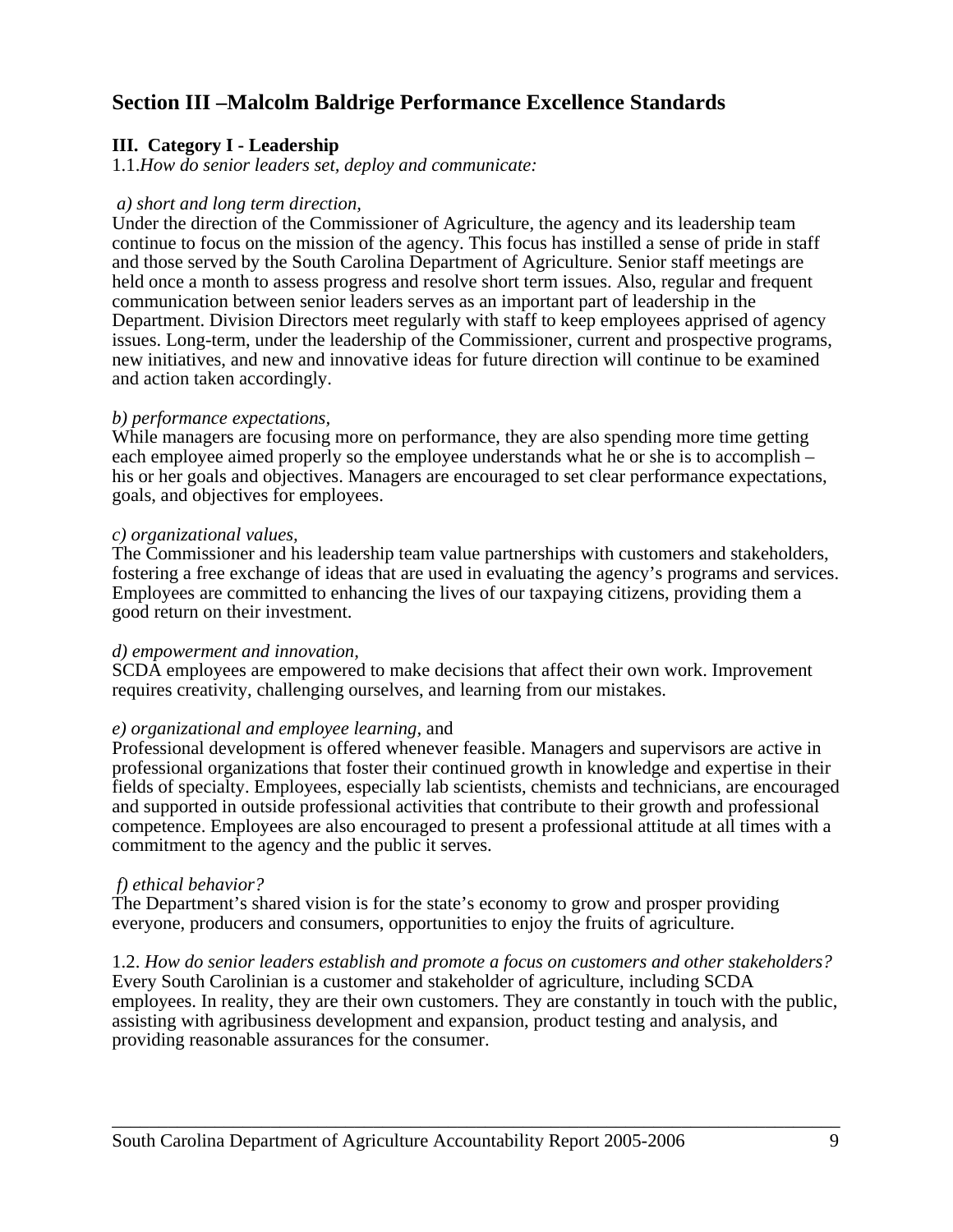#### 1.3. *How do senior leaders maintain fiscal, legal, and regulatory accountability?*

Department staff is committed to the concept of fiscal responsibility. Many problems cannot be solved by money alone. Leadership is providing fresh approaches and creativity in addressing issues in a cost-effective way. Particularly in the realm of regulatory responsibility, staff is instructed to treat customers fairly and with understanding.

1.4. *What key performance measures are regularly reviewed by your senior leaders?* 

- Tests on feeds, seeds, foods, cosmetic and petroleum products to assure product protection
- Partnerships with stakeholders to promote agriculture in South Carolina
- Buying and selling of the state's agricultural commodities both fresh and processed
- Food sanitation inspections at locations under SCDA regulatory authority
- Growth and development of the State Farmers Markets
- Efficiency and effectiveness provided by new technology

#### 1.5. *How do senior leaders use organizational performance review findings and employee feedback to improve their own leadership effectiveness and the effectiveness of management throughout the organization?*

At the request of the Commissioner, the SC Office of Human Resources initiated an evaluation of the overall performance of the agency. These findings will help improve leadership effectiveness.

1.6. *How does the organization address the current and potential impact on the public of its products, programs, services, facilities and operations, including associated risks?*  The agency receives excellent feedback on programs and services from the agriculture community, commodity boards and associations, and consumers. Testing and inspection error rates provide vital information concerning safety and risk to consumers.

#### 1.7. *How does senior leadership set and communicate key organizational priorities for improvement?*

Key organizational goals and priorities are set and communicated through consistent communication between senior leadership and staff. The Commissioner initiated a confidential survey of staff to review the organizational climate and future human resources needs of the agency. The consensus of problems and issues as well as opinions, ideas and thoughts for improvement within the Department are helping guide him in making important decisions.

#### 1.8. *How does senior leadership actively support and strengthen the community? Include how you identify and determine areas of emphasis.*

The agency actively supports and strengthens communities through employee involvement in civic clubs and various other community-oriented groups or committees. Staff is encouraged to be involved in programs that will provide awareness of SC agriculture and of the SCDA's programs and services. Staff worked collaboratively on various projects in FY06 to assist the community.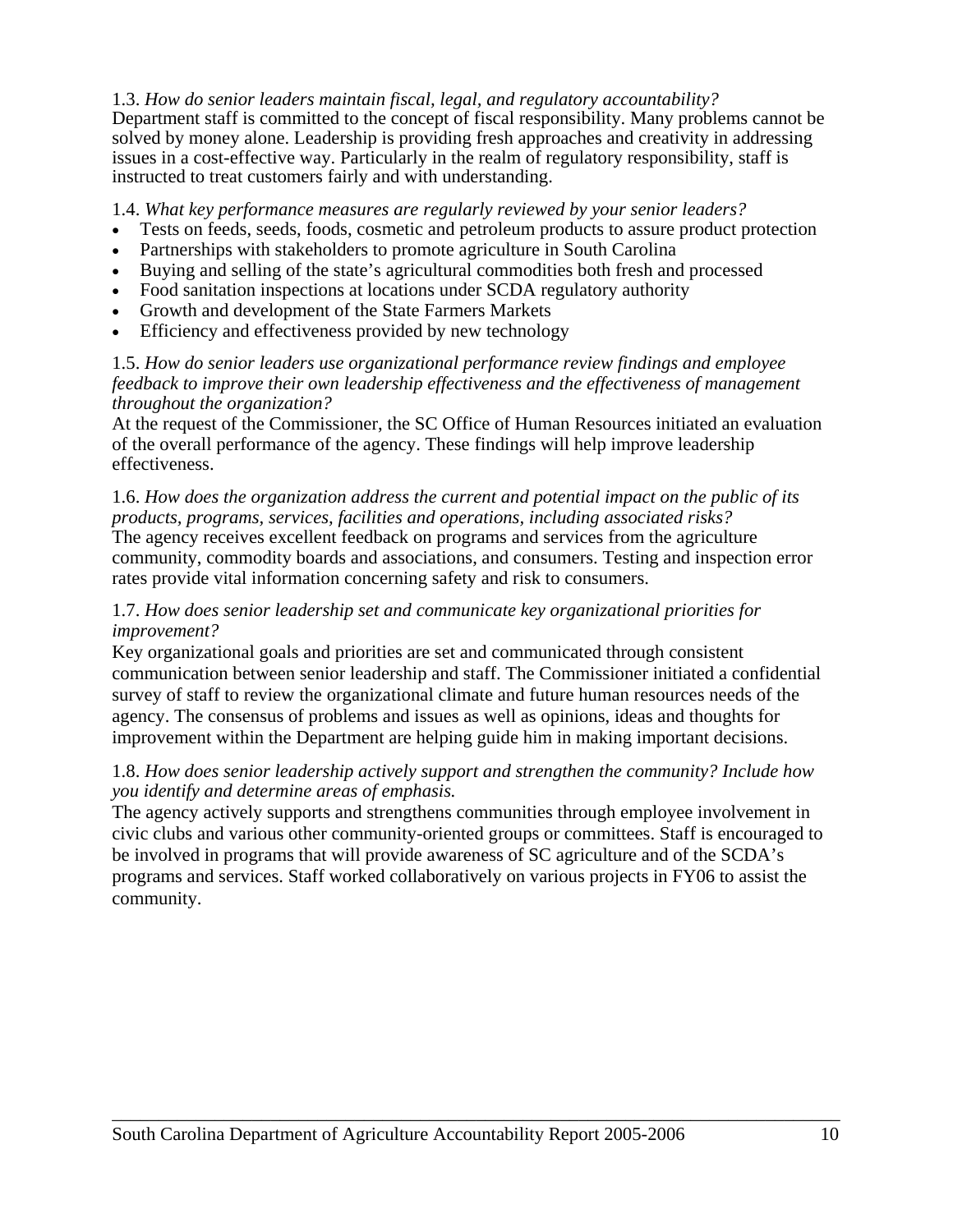#### **III. Category 2 – Strategic Planning**

2.1. *What is your Strategic Planning Process, including KEY participants, and how does it account for:*

*a) Customer needs and expectations* 

*b) Financial, regulatory, societal and other potential risks* 

- *c) Human resource capabilities and needs*
- *d) Operational capabilities and needs*
- *e) Supplier/contractor/partner capabilities and needs*

The agency continues to evaluate its strategic planning process. This process involves the assessment of customer needs and the design of agency programs and services. Built into the plan is an on-going evaluation of performance against established benchmarks and standards. Through clearly communicating the agency's mission, goals and objectives to employees, other state agencies, partnering organizations and customers, the strategic plan will promote continuous improvement within the agency and its programs. Success is measured and goals are established based on the expectations of customers and stakeholders

Modest financial support for food and feed protection initiatives has been achieved by way of federal grants. FDA supports our SC Interagency Food Safety Council activities with a \$7,000 grant and USDA/FSIS supported a retail meat and poultry food safety training grant administered jointly by the SCDA and Clemson University. The SCDA also has a contract with the FDA for inspecting four mills producing medicated feeds and for monitoring for BSE at 40 other sites in the state's distribution chain. The SCDA received \$9,100 in FY06 for that FDA contract. The SCDA continues to receive compensation for providing cooperative and contractual assistance to federal agencies.

The Administration Division's Finance Section follows a procedure manual and encourages all department employees to follow those procedures to obtain goods and services in a timely manner. The Finance Section requires at least five working days to complete all transactions.

#### 2.2. *What are your key strategic objectives?*

- Effectively manage agency operations and workforce
- Protect producers and consumers
- Promote agriculture and agribusiness
- Provide public awareness, promotion, and publicity of South Carolina agricultural products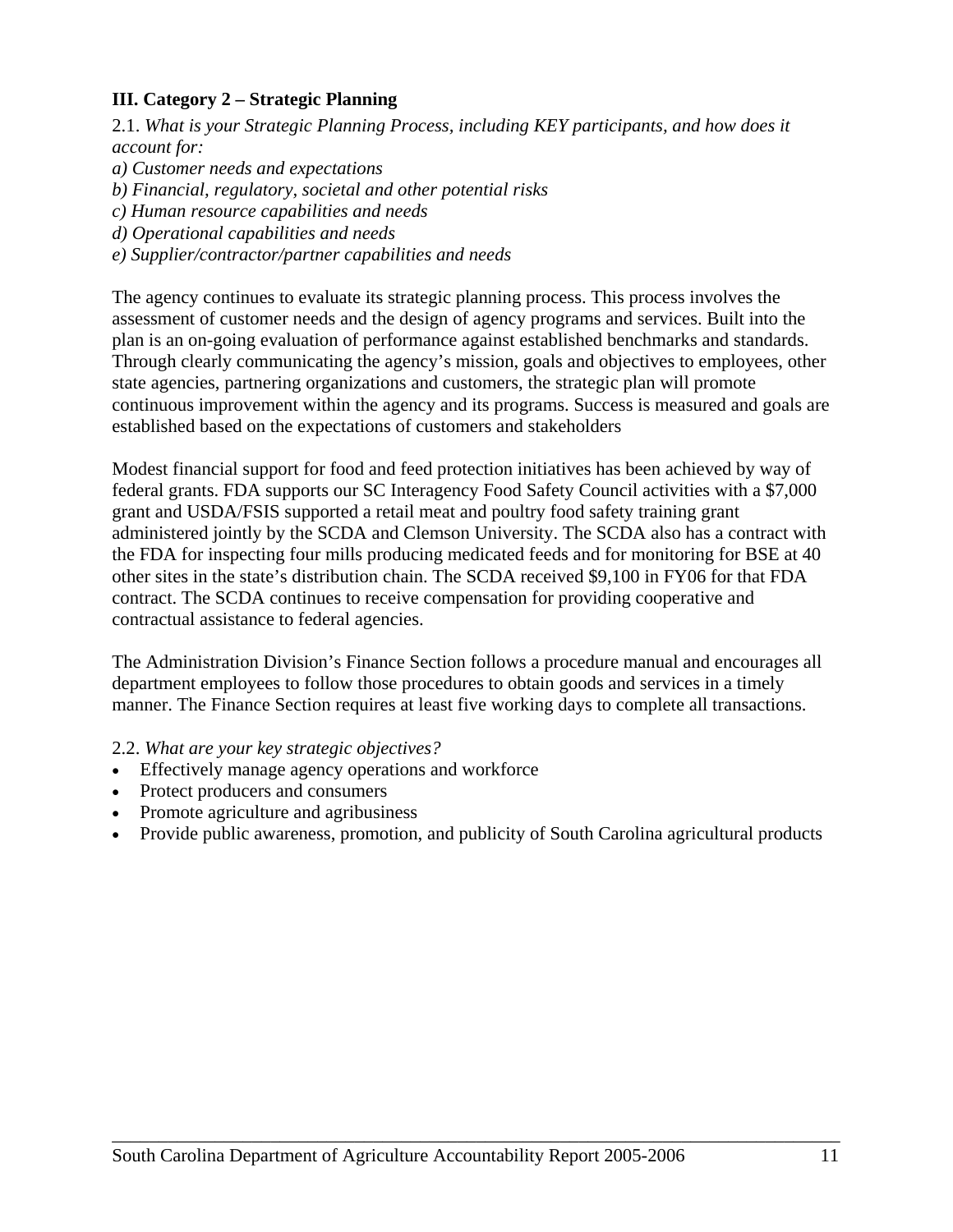2.3. *What are your key action plans/initiatives?* 

| Program<br><b>Number</b><br>and Title                                                                                          | <b>Supported</b><br>Agency<br><b>Strategic</b><br><b>Planning</b><br>Goal/<br>Objective                                                                   | Related FY 05-06<br><b>Key Agency</b><br><b>Action Plan/Initiatives</b>                                                                                                                                                                                                                                                                                                                                                                                                                                                                                                                                                                                                                                                                                                | <b>Key Cross</b><br><b>References</b><br><b>Performance</b><br><b>Measures</b> |
|--------------------------------------------------------------------------------------------------------------------------------|-----------------------------------------------------------------------------------------------------------------------------------------------------------|------------------------------------------------------------------------------------------------------------------------------------------------------------------------------------------------------------------------------------------------------------------------------------------------------------------------------------------------------------------------------------------------------------------------------------------------------------------------------------------------------------------------------------------------------------------------------------------------------------------------------------------------------------------------------------------------------------------------------------------------------------------------|--------------------------------------------------------------------------------|
| Administrative<br>Services                                                                                                     | Effectively<br>manage<br>agency<br>operations<br>and<br>workforce.                                                                                        | Effectively manage financial resources to ensure financial well being.<br>Create a work environment that promotes performance and employee<br>satisfaction.<br>Evaluate programs and services to ensure customer needs are met.<br>Evaluate employee performance and provide materials and<br>technological needs to be successful.<br>Use available technology and aggressively seek new technology to<br>improve office operations.<br>Provide progressive leadership with a clear focus that actively guides<br>the agency.<br>Provide recognition to those employees for their effort.<br>Develop a well trained and diverse workforce.<br>Encourage staff to contribute ideas to means and methods of<br>improving the workplace and the operation of the agency. | Pages 17-19                                                                    |
| П<br>Laboratory<br>Services<br>Ш<br>Consumer<br>Services,<br>Inspections                                                       | Protect<br>producers<br>and<br>consumers                                                                                                                  | Enforce all applicable laws regarding proper warehouse receipting,<br>storage and payment for agricultural commodities.<br>Ensure the accuracy of weights and other measurements.<br>Work with public and private organizations to solve problems and issues related to agri-safety and agri-security.<br>Perform food sanitation inspections at all locations under SCDA<br>regulatory authority.<br>Perform tests on feeds, seeds, foods, cosmetics, and petroleum<br>products to assure acceptable quality.<br>Grant permits to salvage food operations.<br>Inspect and grade appropriate agricultural products for domestic and international markets.                                                                                                             | Pages 19-25                                                                    |
| IV<br>Marketing $\&$<br>Promotion,<br>Commodity<br>Boards,<br>Market<br>Services,<br>Market News,<br>Market<br><b>Bulletin</b> | Promote<br>agriculture<br>and<br>agribusiness<br>Provide<br>public<br>awareness,<br>promotion,<br>and<br>publicity of<br>South<br>Carolina<br>agriculture | Encourage new and existing business which use traditional and non-<br>traditional agricultural products or which service and supply<br>agriculture.<br>Search for new products and look for new value-added ways to use<br>the state's products.<br>Provide assistance to small farmers.<br>Support the growth and development of local farmers markets to<br>encourage those nutritionally at-risk to buy locally grown products.<br>Manage three regional State Farmers Markets in Columbia,<br>Greenville, and Florence efficiently and effectively.<br>Market local farm products to consumers and assist farmers through<br>the Certified Roadside Market Program.                                                                                                | Pages 25-34                                                                    |

## **Strategic Planning Chart**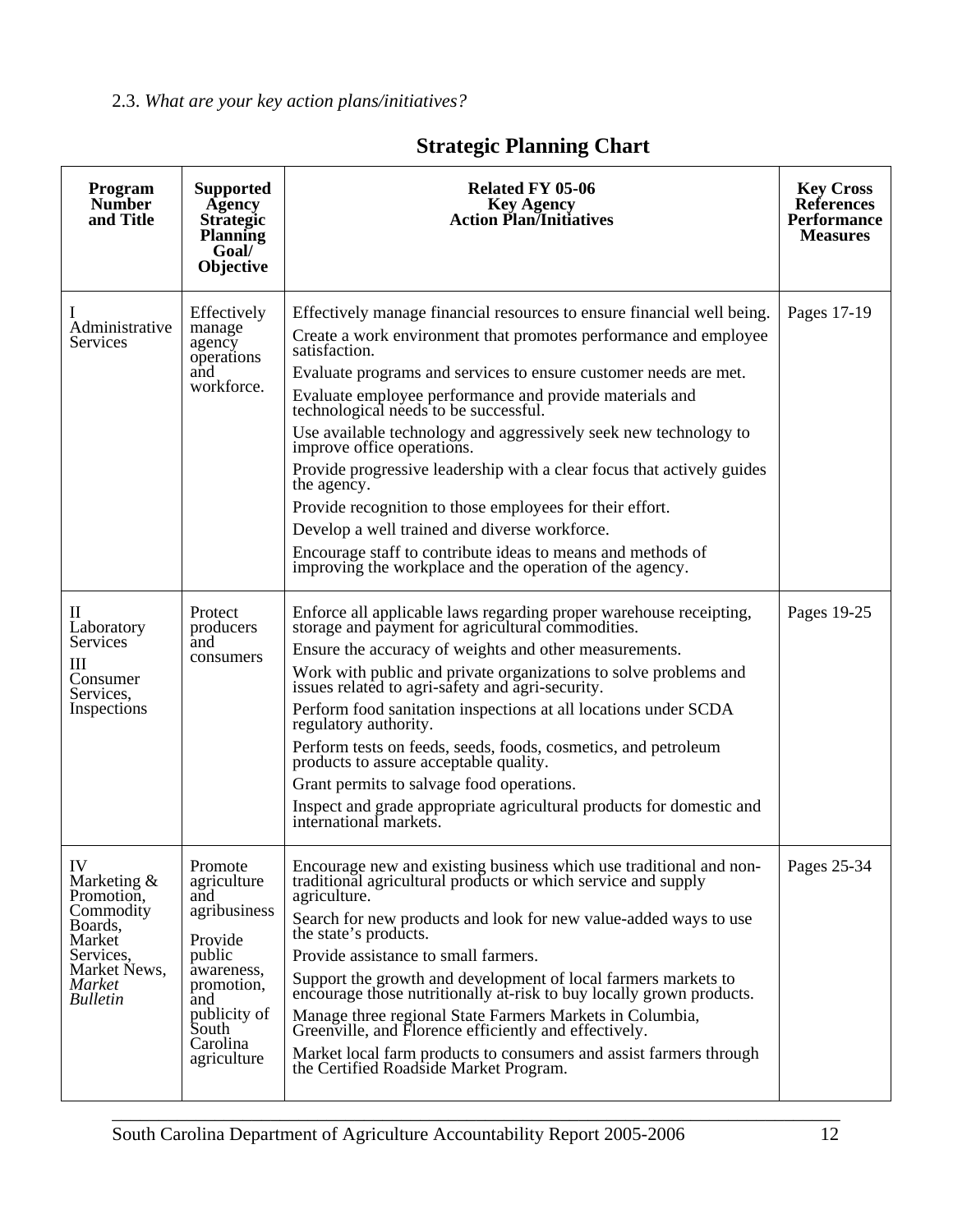| IV<br>Support expansion and development of local, regional, national, and<br>international markets for South Carolina agricultural products.<br>Marketing $&$<br>Promotion.<br>Encourage buying and selling of the state's agriculture products both<br>fresh and processed through the South Carolina Quality Program<br>Commodity<br>Boards,<br>Market<br>Create promotional campaign that includes publicity items, exhibits,<br>Services,<br>and events designed to increase public awareness of agriculture in<br>Market News,<br>South Carolina.<br><i>Market</i><br>Encourage buying and selling of the state's agricultural commodities<br><i>Bulletin</i><br>both fresh and processed through the South Carolina Quality<br>(Continued)<br>Program.<br>Develop partnerships with stakeholders to promote agriculture in<br>South Carolina.<br>Provide consumers with information on selection, preparation, and<br>nutrition of South Carolina agricultural products through electronic<br>and print media.<br>Provide an agency publication that allows farmers and non-farmers to<br>buy or sell farm-related items and that features timely information<br>regarding agricultural issues and events.<br>Collect and disseminate market news information to all segments of<br>the produce and livestock industries and to consumers through<br>various print and electronic means. |  |
|------------------------------------------------------------------------------------------------------------------------------------------------------------------------------------------------------------------------------------------------------------------------------------------------------------------------------------------------------------------------------------------------------------------------------------------------------------------------------------------------------------------------------------------------------------------------------------------------------------------------------------------------------------------------------------------------------------------------------------------------------------------------------------------------------------------------------------------------------------------------------------------------------------------------------------------------------------------------------------------------------------------------------------------------------------------------------------------------------------------------------------------------------------------------------------------------------------------------------------------------------------------------------------------------------------------------------------------------------------------------------------------------|--|
|------------------------------------------------------------------------------------------------------------------------------------------------------------------------------------------------------------------------------------------------------------------------------------------------------------------------------------------------------------------------------------------------------------------------------------------------------------------------------------------------------------------------------------------------------------------------------------------------------------------------------------------------------------------------------------------------------------------------------------------------------------------------------------------------------------------------------------------------------------------------------------------------------------------------------------------------------------------------------------------------------------------------------------------------------------------------------------------------------------------------------------------------------------------------------------------------------------------------------------------------------------------------------------------------------------------------------------------------------------------------------------------------|--|

2.4. *How do you develop and track action plans that address your key strategic objectives?*  Key strategic objectives have been identified that will reflect the overall performance of the agency. However, these key strategies continue to be reviewed and revised by the Commissioner and his staff to ensure that the agency remains on the desired course. In addition, leadership reviews and evaluates staff performance to ensure that all employees are focused on the same goals and objectives. Following that effort, job descriptions and positions are being redefined to clarify duties and responsibilities.

2.5. *How do you communicate and deploy your strategic objectives, action plans and performance measures?* 

Strategic planning has been informal, for the most part, and directed primarily at devising ways to accommodate a varied customer base while carrying out specific mandates. Strategic alliances with other state government agencies have been cultivated in recent years to leverage limited resources. These alliances have proven valuable in furthering the Department's agenda.

2.6. *If the agency's strategic plan is available to the public through the agency's Internet homepage, please provide an address for that plan on the website.*  The SCDA Strategic Plan is not currently posted.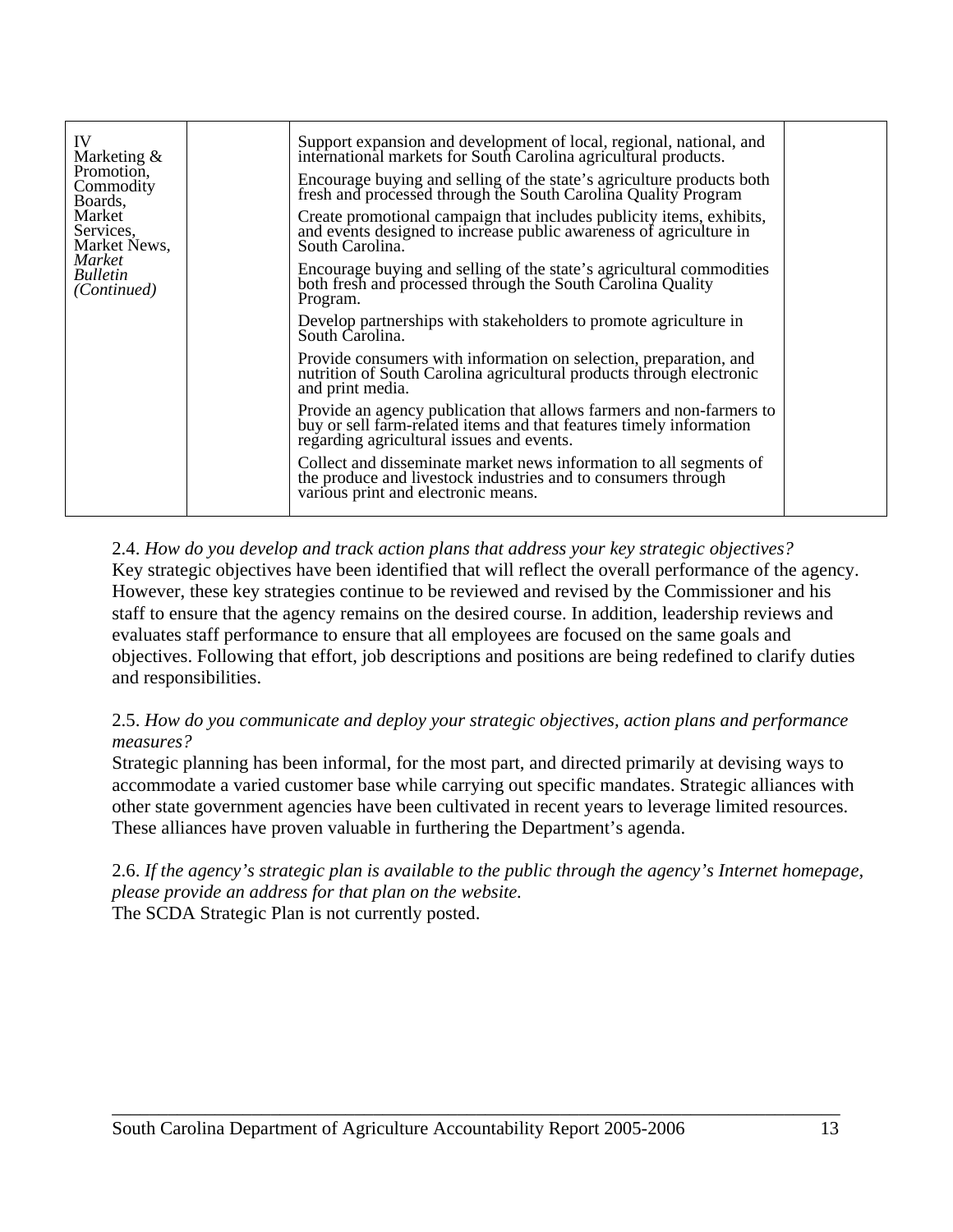#### **III. Category 3 – Customer Focus**

3.1. *How do you determine who your customers are and what their key requirements are?* Our customers are producers and consumers, virtually everyone in the state. Producers need immediate access to markets and marketing information, and consumers need access to information about buying and using agricultural products. The more accessible the information, the more satisfied are our customers.

#### 3.2. *How do you keep your listening and learning methods current with changing customer/business needs?*

The agency continually seeks input from farmers and processors on how to improve processes. The agency's website was revamped to provide current information about agriculture, provide information about agricultural events, and issue notices about problems in the industry, when necessary. In addition, the website is being updated for better accessibility to everyone.

#### 3.3. *How do you use information from customers/stakeholders to keep services or programs relevant and provide for continuous improvement?*

The SCDA uses information from customers and stakeholders to keep services or programs relevant and provide for continuous improvement by surveying customers and evaluating their feedback.

#### 3.4. How *do you measure customer/stakeholder satisfaction?*

The SCDA continues to train employees on how to deal effectively with customers. Any customer complaint receives individual attention and follow-up.

#### 3.5. *How do you build positive relationships with customers and stakeholders? Indicate any key distinctions between different customer groups.*

Positive relationships are built with production customers dealing with their programs of interest. Trade show and agency event participation, Certified Roadside Markets, and other general marketing program numbers help evaluate success.

## **III. Category 4 – Measurement, Analysis, and Knowledge Management**

#### 4.1. *How do you decide which operations, processes and systems to measure for tracking financial and operational performance?*

Factors affecting marketing of SC agricultural products make it difficult to measure. Effectiveness of that program area is measured by an analysis of communications with the public and media and the quality as well as the quantity of information provided. Public perception of the Department's role is important to the overall effectiveness of the agency.

#### 4.2. *What are your key measures?*

The agency benchmarks with other state and federal agencies whenever possible. Many programs are subject to audit to ensure financial effectiveness and procedure compliance.

#### 4.3. *How do you ensure data integrity, timeliness, accuracy, security and availability for decision making?*

Data analysis is used in a number of ways to support effective decision making and assess performance.

4.4. *How do you use data/information analysis to provide effective support for decision making?* The decision making process is based, in part, on data and information collected. However, decision-making is also based on input from stakeholders and customers.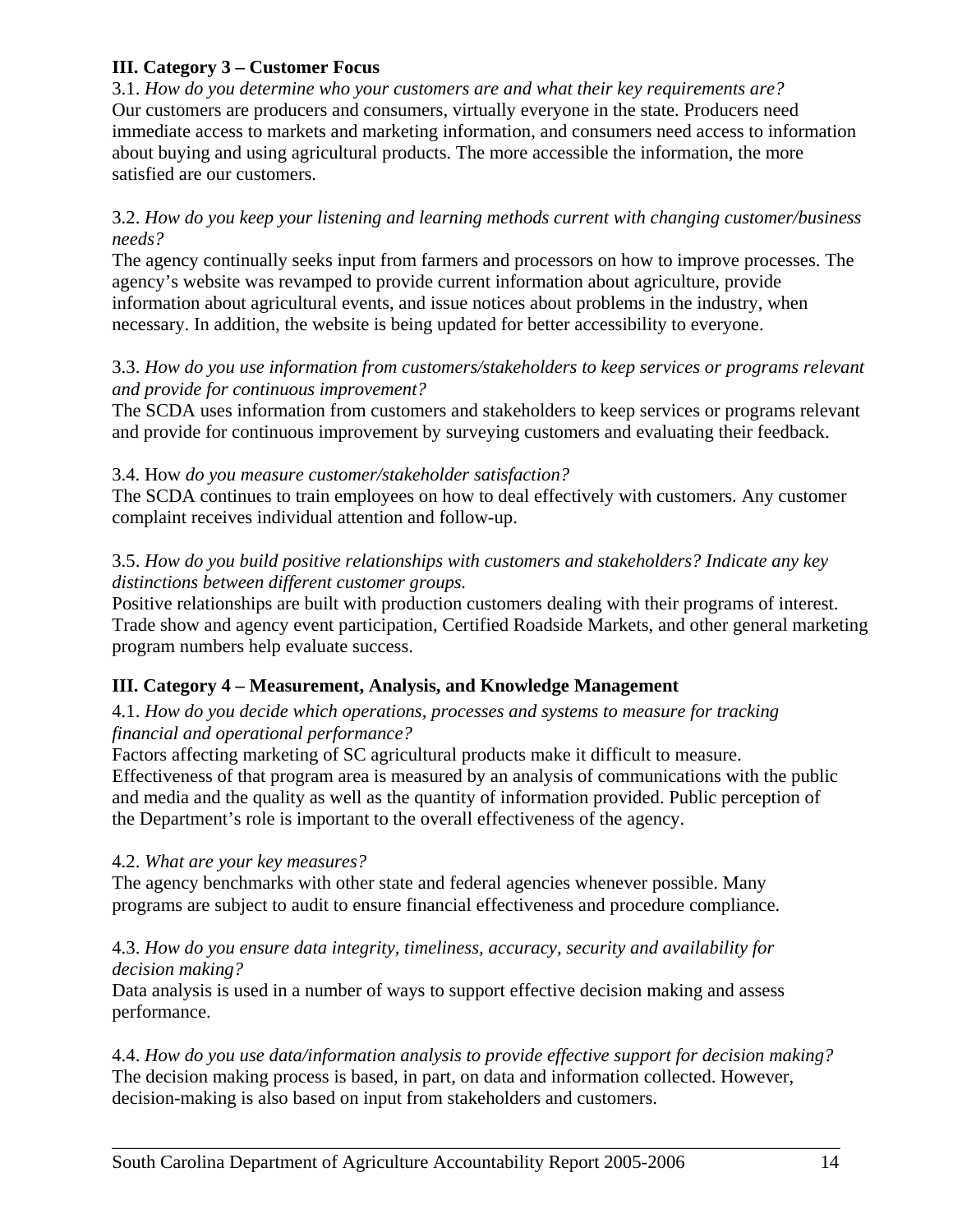#### 4.5. *How do you select and use comparative data and information?*

Comparative data is selected based on benchmarks relevant to the agency's mission. Participation in national organizations such as the National Association of State Department's of Agriculture, Southern Association of State Departments of Agriculture, Southern United States Trade Association also provides information for comparison purposes.

#### 4.6. *How do you manage organizational knowledge to accomplish the collection and transfer and maintenance of accumulated employee knowledge, and identification and sharing of best practices?*

Staff continues to listen and learn from our customers, monitors their perceptions gathered at the front line, and builds positive relationships with the entire customer base. The agency focuses on a broad base of customers through a variety of print and electronic means. Through the agency web site and through the media and personal contacts, the public is provided accurate up-to-date verbal and written information.

#### **III. Category 5 – Human Resources**

5.1. *How do you and your managers/supervisors encourage and motivate employees (formally and/or informally) to develop and utilize their full potential?* 

Despite budget limitations, the Commissioner has placed great emphasis on motivating employees and increasing morale. Programs have been reviewed and some reorganization has been initiated to maximize employees' full potential. This is an ongoing evaluation to reach the agency's goals and objectives.

#### 5.2*. How do you identify and address key developmental and training needs, including job skills training, performance excellence training, diversity training, management/leadership development, new employee orientation and safety training?*

Staff at the SCDA is multifunctional. Many employees are cross-trained to perform each other's job duties. In addition, when budget allows, employees are encouraged to attend meetings and training seminars for professional development.

Leadership in any organization requires an understanding of its strengths and weaknesses. As a service provider to agriculture and the general public of South Carolina, one strength of the SCDA is a dedicated and experienced staff. But this strength brings a weakness in that the agency is experiencing a significant turnover because of heavy participation in the state's retirement program. This has provided an opportunity to blend experience with the enthusiasm brought to the SCDA by new, younger staff members. An on-going strategic planning process will capitalize on this significant point in time for the agency.

#### 5.3. *How does your employee performance management system, including feedback to and from employees, support high performance?*

The Commissioner continues to listen to staff. This past year staff voluntarily completed a survey. Management continues to work to improve morale and team spirit by improving the work environment.

#### 5.4. *What formal and/or informal assessment methods and measures do you use to determine employee well being, satisfaction, and motivation?*

Performance evaluations and staff meetings provide opportunities to discuss employee needs and help determine employee well-being and satisfaction.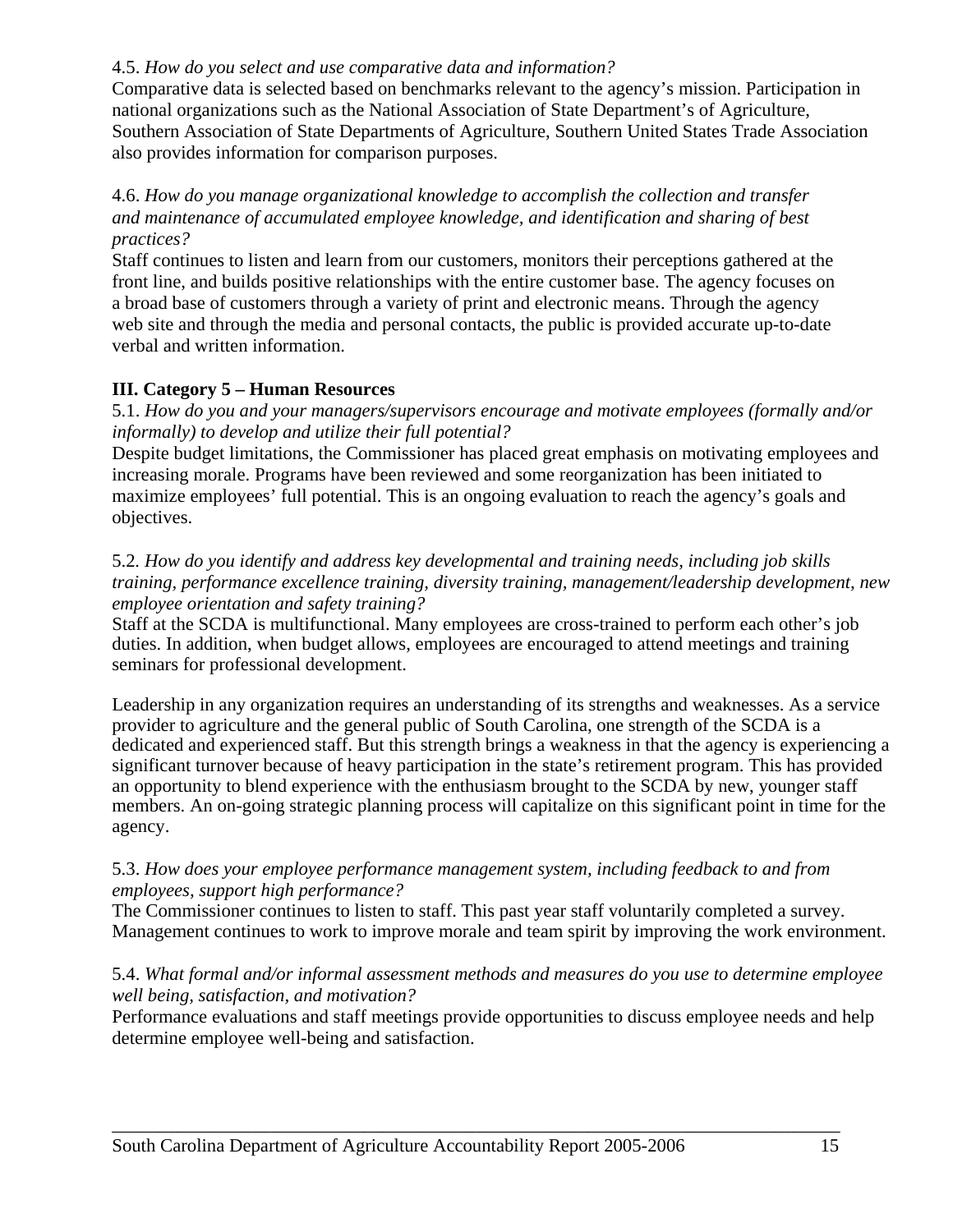#### 5.5. *How do you maintain a safe, secure, and healthy work environment? (Include your workplace preparedness for emergencies and disasters.)*

The SCDA has technical specific job requirements. For instance, the Laboratory Division is staffed predominately with trained scientists and technicians. It is important to a safe and healthy work environment that technical staff has appropriate credentials and that provisions are made for them to maintain their skills, knowledge and proficiency through continuing education, external workshops, seminars, specialized short courses and the like. This is essential in order for the work performed to stand up to scrutiny in any legal proceedings stemming from enforcement actions.

5.6. *What activities are employees involved with that make a positive contribution to the community?*  Employees participate in a number of fund-raising activities such as United Way, the Red Cross, Harvest Hope, etc. Some employees are Sunday School teachers and church leaders. Others are youth league sports coaches, counselors, board members of associations, and volunteers for many other organizations. In FY06, the SCDA staff collected almost \$6,000 from football fans attending the USC-Alabama game at Williams-Brice Stadium in their "Fans Feeding Families" effort. Through the American Red Cross of Central Carolina, the funds provided food for the Gulf Coast hurricane evacuees at shelters in SC and the affected states. Employees (Chicks with an Agri-tude) also participated in the First Ladies Walk for Life. Proceeds generated from the Walk support breast cancer research and prevention effort. Employees participated in the Cinderella Project, donating evening gowns and dress shoes. These items allowed twenty young ladies in the community to attend their prom when they might not have had the resources to purchase dresses and accessories. A Red Cross blood drive sponsored by the agency in April generated 20 pints of blood, which was enough to potentially save 60 lives.

## **III. Category 6 – Process Management**

6.1. *What are your key processes that produce, create or add value for your customers and your organization, and how do they contribute to success?* 

As policies and procedures are developed, standardization and communication have become of utmost importance. Technology has also become an integral part in meeting the agency's mission.

6.2. *How do you incorporate organizational knowledge, new technology, changing customer and mission-related requirements, cost controls, and other efficiency and effectiveness factors into process design and delivery?*

The agency works collectively and collaboratively with producers and processors to help ensure consumers receive the best possible products. While regulatory requirements are designed to help protect the consumer, the agency works closely with agribusinesses and other government agencies not only to enhance partnerships but also to maximize South Carolina quality products.

#### 6.3. *How does your day-to-day operation of these processes ensure meeting key performance requirements?*

Communication is essential to stay abreast of new developments and to ensure information needs are met.

#### 6.4. *What are your key support processes, and how do you improve and update these processes to achieve better performance?*

Key support processes include Administration, Information Technology, Human Resources, Procurement, Finance, Budget, Legal and Governmental Affairs, and Public Information. With a shrinking workforce, technology is a critical component in improving agency performance.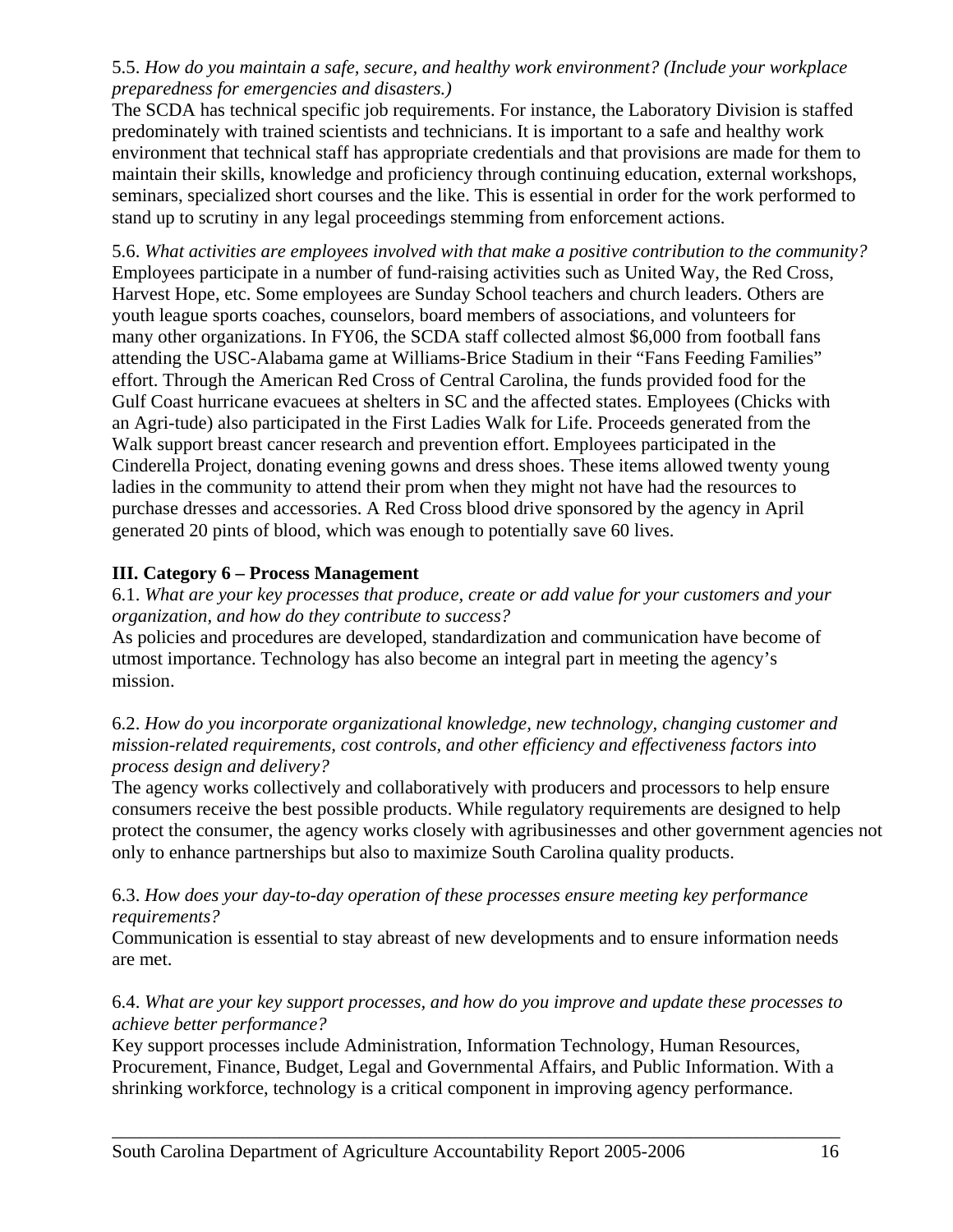#### **III. Category 7 – Business Results**

The SCDA is comprised of **Administrative/Support Services** and three key program areas – **Laboratory Services, Consumers Services, and Marketing and Promotion**. The performance level of customer satisfaction in each area is measured differently.

#### **Administrative and Other Support Services Business Results**

The office of **Administration** provides executive leadership, policy development and review, financial services, information technology, facilities management, and other support services.

**Information Technology** is an area of Support Services designed to keep the computer resources of the SCDA in line with the technology of other state agencies and private industry in order to provide an efficient work environment. The current computer network includes an 80 user LAN and an AS/400. IT services are also provided to approximately 20 stand-alone personal computer users. Users are located at six sites across the state. The services provided include the writing and maintaining of custom software for in-house use, the purchase of prepackaged software, purchase of hardware, user training, and maintenance in the form of in-house repairs and maintenance agreements.

#### Performance Measures:

Workload Indicators: New projects addressed during fiscal year 2006 include: purchase of a new Laboratory Information Management System, implementation of WinWam software and laptops in the field for the Consumer Services Division, replacement of 20 desktop computers, on-line research and analysis for the *Market Bulletin*, purchase of internet connection for Consumer Services inspectors, replacement of Ethernet hubs at the Wade Hampton building.

Software and hardware support were maintained for the following during FY06:

- 900 COBOL programs involving 370,000 lines of code
- 80 Users supported for LAN and AS/400 environment
- 30 Users supported on stand-alone PCs
- 120 Users supported for email and Internet access
- 120 Users supported for hardware and software maintenance
- 1 LINUX/SQL server monitored including maintenance and backup
- 4 100 MHz 24 port Ethernet hubs maintained
- 4 10 base-T 12 port Ethernet hubs maintained
- 2 10 base-T 5 port Ethernet hubs maintained
- 1 10 base-T 8 port Ethernet hub maintained
- 20 personal computers purchased and installed for users
- 2 laptops purchased and installed for users
- 15 personal computers refurbished for users
- 30 network printers maintained
- 13 stand alone printers maintained
- 8 print server boxes maintained
- 13 on-line user accounts to FDS maintained
- 7 on-line users accounts to CG maintained
- 3 on-line user accounts to Dept. of Insurance maintained
- 3 on-line users accounts to HR maintained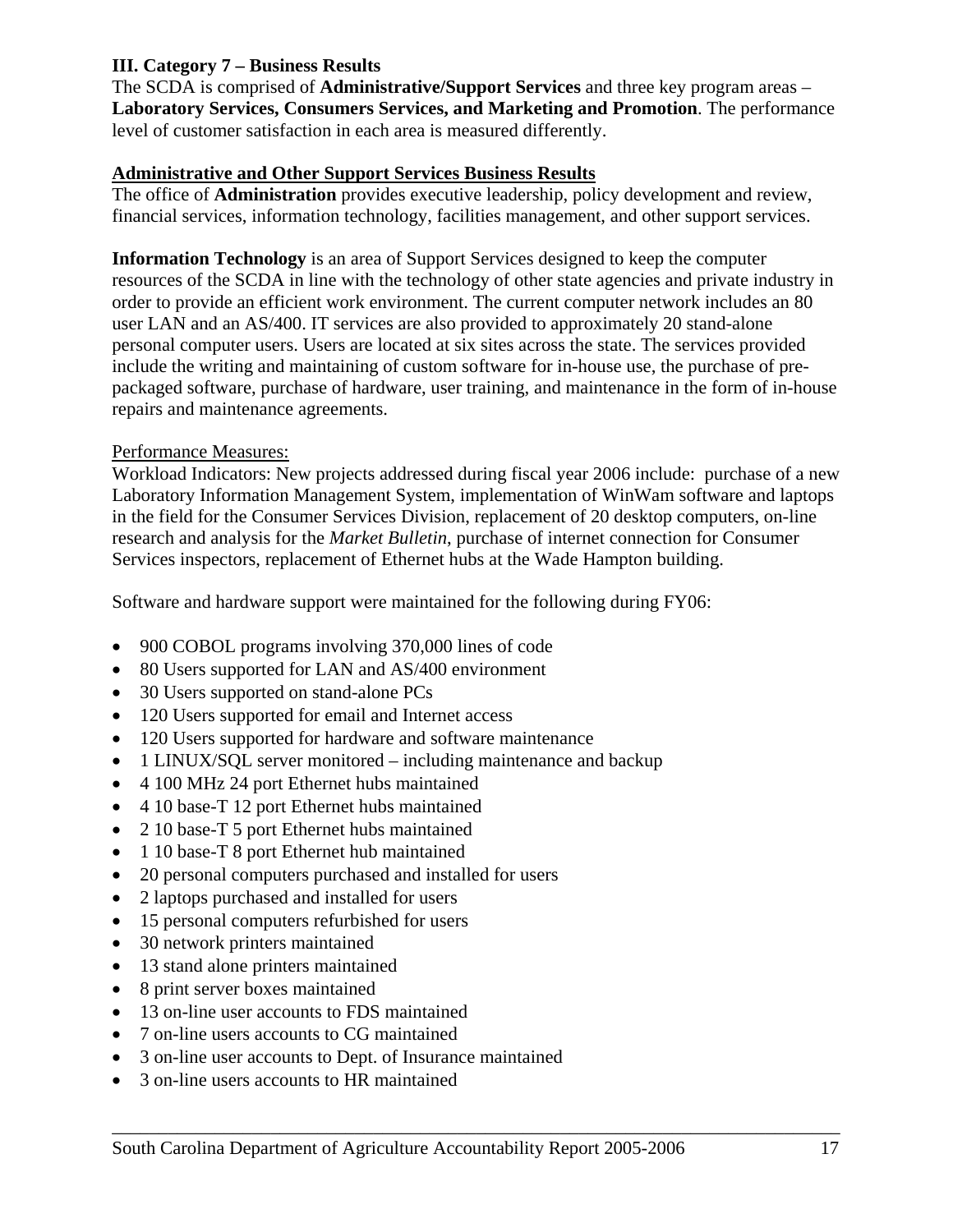Efficiency Measures:

- 100% Real time access to Internet services for 83 users
- 100% Access for network office services for 83 users
- 100% Access for email services for 83 users
- Access for AS/400 computer applications

## Effectiveness Measures:

- 99.9% Real time access to Internet services for 83 users
- 99.9% Access for network office services for 83 users
- 99.9% Access for email services for 83 users
- 99.9% Access for AS/400 computer applications

**Finance Services** of the Administrative Division is required to promptly process all receipts of revenue and expenditures of the Department and maintain accountable records of these transactions consistent with state laws, regulations, and objectives of the Department and generally accepted accounting principles.

Finance Services has the sole responsibility for issuance of purchase orders to obtain goods and services for the Department. In addition, the support group focuses on paying vendors in a timely and efficient manner. A procedure manual is strictly followed, and all Department employees are urged to plan ahead to obtain goods and services in a timely manner. Finance Services requires at least five working days to complete all transactions. The staff focuses on getting payments to vendors in a timely manner and on depositing incoming checks in a reasonable time frame. The employees of Finance Services have various job functions and are able to work with limited supervision.

## **Information and analysis and results**

Workload Indicators:

- 2,740 Purchase Orders Processed
- 3,806 Vouchers Processed
- 2,291 Seed Licenses Issued
- 357 Deposits Processed

## Efficiency Measures:

- Ensure fair treatment to vendors
- 100% Proper authorization
- 99% of all Seed Licenses in compliance
- 99% Deposited in a timely manner

## Effectiveness Measures:

Provide quality & integrity with clearly defined procedures and standards.

- \$11,524,546.20 Total expenditures
- $$ 134,100.00$  Revenue from Seed Licenses
- \$ 170,092.00 Revenue from *Market Bulletin*
- \$ 6,203,701.73 Total revenue received (less Seed license and *Market Bulletin*)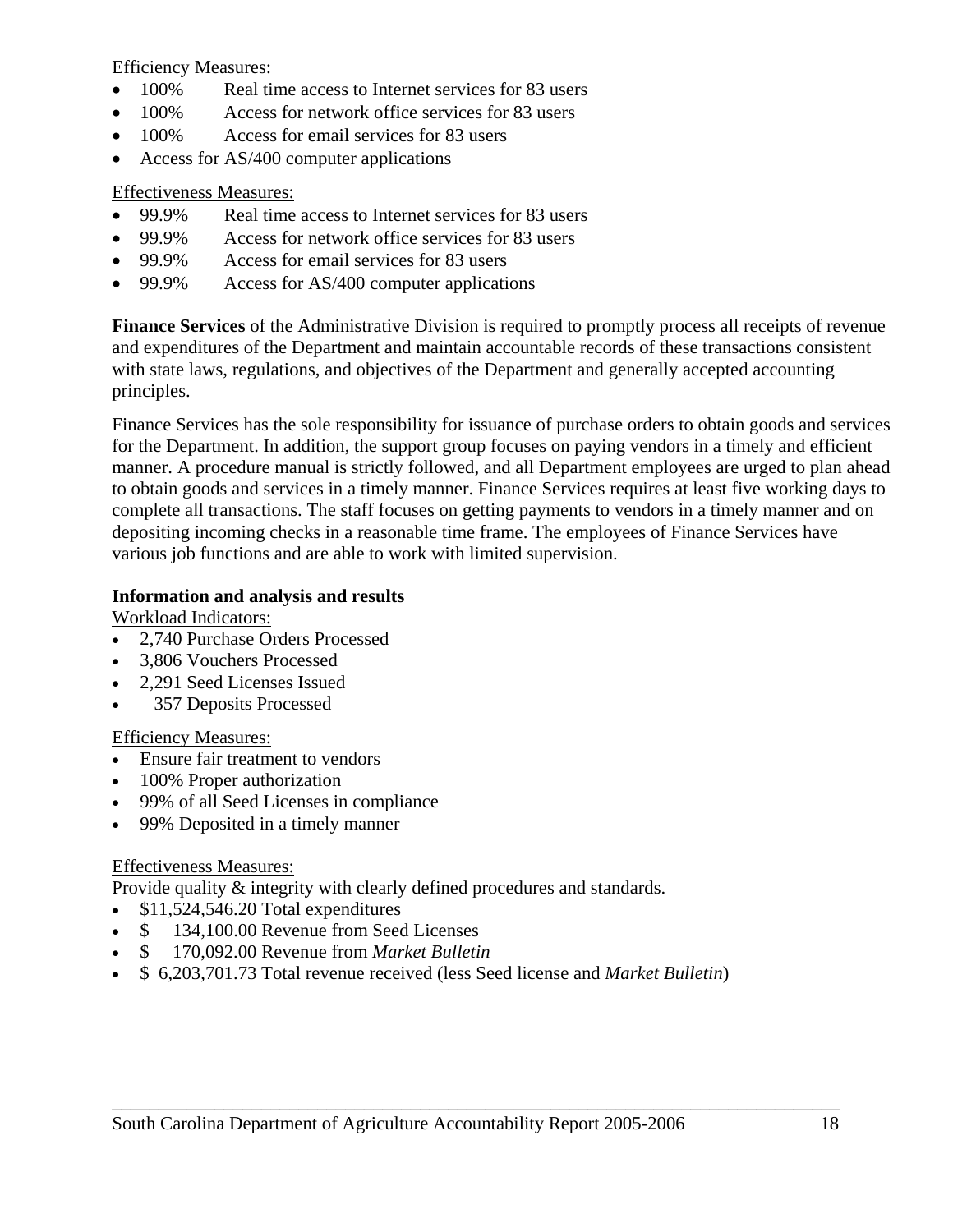The office of **Legal Affairs** consists of an attorney who specializes in agricultural legal issues and provides general legal advice and statutory interpretations. The agency's attorney continues to review and update over 30 laws under the authority of the SCDA. This includes analysis and comparison to other state and federal laws. The attorney also meets with groups to address possible legislative solutions to problems affecting their industries. Satisfaction with the laws currently in effect and the administration of those laws are likely measured by the number of complaints or lawsuits filed in attempts to change the regulatory regime. The attorney works with undergraduate and law school students to complete a wide variety of tasks such as monitoring legislative changes, responding to requests for information from citizens and assisting staff members in their programming efforts through the Department. In cooperation with the office of **Governmental Affairs**, focus continues on the implementation of new legislation falling under the authority of the SCDA. New legislation and statutory amendments are also considered for the purpose of making the operation of the agency more efficient as well as providing important laboratory analysis and consumer safety services for the general public, private entities, and other groups. In addition, the agency's attorney has been involved with the legal issues associated with the coordination and planning of the State Farmers Market at Columbia.

#### **Laboratory Services Business Results**

The **Laboratory Services** program area supports certain regulatory functions assigned to the Commissioner of Agriculture by state law. The Laboratory is structured to provide chemical, physical and biological analytical and testing capabilities necessary to administer and enforce laws and regulations governing the production, storage, handling and sale of food for human consumption, animal feeds, seed sold for agriculture and gardening and petroleum products sold for heating or automotive uses.

Division leadership consists of a Laboratory Director, Chief Seed Analyst and Assistant Lab Director, Chief Chemist and Registration Officer plus five Section Supervisors who perform bench work in addition to supervising other scientists and technicians. This cadre of leaders has scientific educational credentials in their respective fields of work as well as years of professional experience that they draw from in carrying out their technical and managerial duties.

All Division managers and supervisors are active in professional scientific organizations that foster their continued growth in knowledge and expertise in their fields of specialty. Lab scientists and supervisors and technicians are likewise encouraged and supported in outside professional activities that contribute to their growth and professional competence.

To ensure consumer protection, the Laboratory receives samples and analyzes products from the public food supply to detect adulteration, confirms conformance to standards of identity and quality and assures consumers are protected from fraudulent or unsafe food products. The efficiency of the Laboratory Division's testing and analytical effort is reflected in number of analyses tested annually.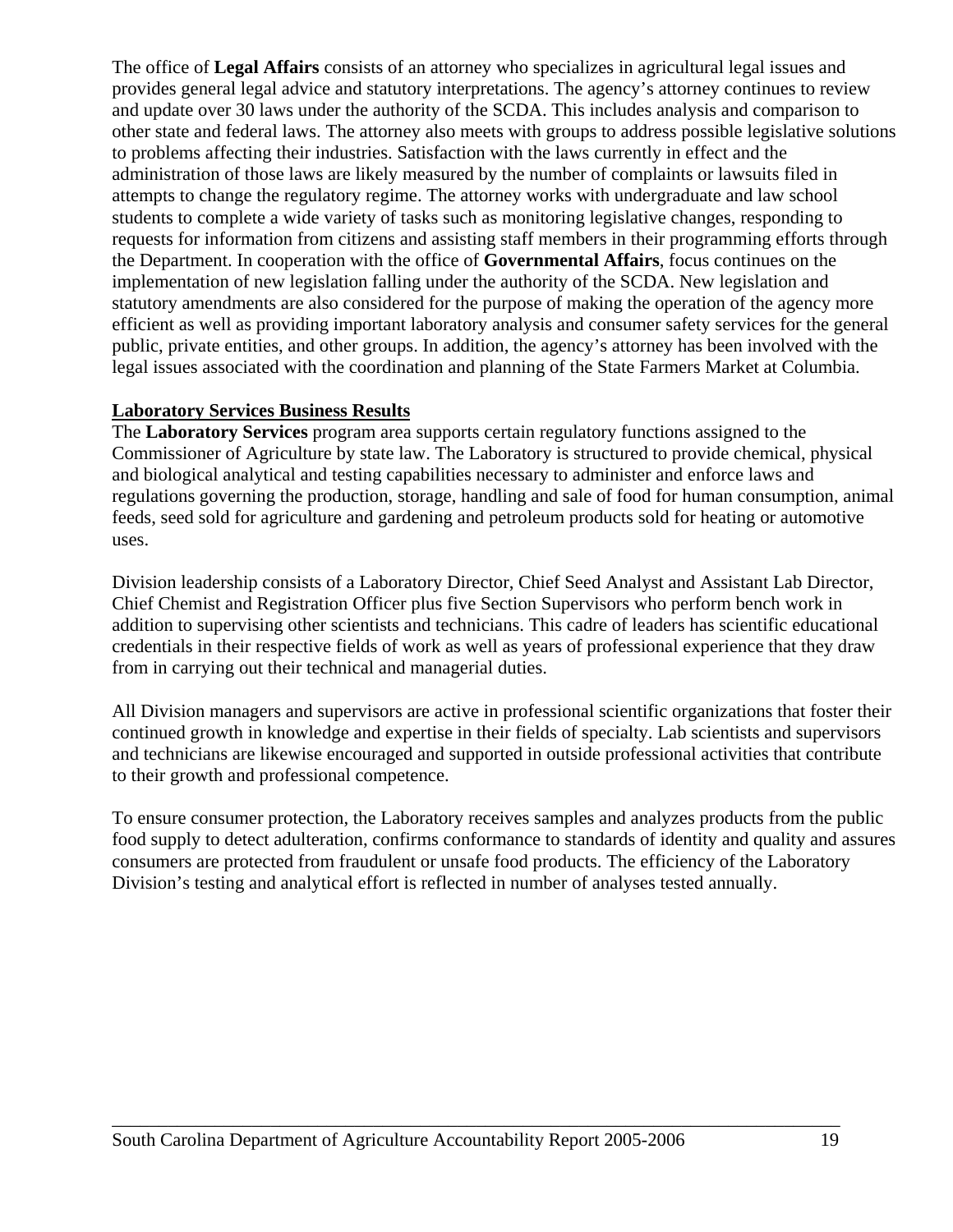The objectives of the Laboratory Services Division programs are:

- 1. To receive samples and analyze products from the public food supply to detect adulteration, confirm conformance to standards of identity and quality and assure consumers are protected from fraudulent or unsafe food products.
- 2. To regularly request samples of commercial animal feed and pet foods from the state's markets for analysis of nutritional and medicinal ingredients for conformance to label guarantees and standards of quality. A Feed Control Officer position was created during the year to provide a more complete regulatory function for enforcing the state's Commercial Feed Law. Feed mill inspections are now a part of our feed regulatory functions. The new capacity was supported partially by a contract with the US Food and Drug Administration for conducting inspections of medicated feed mills and BSE inspections. BSE refers to "bovine spongiform encephalopathy," a disease more commonly known as "mad cow" disease. This disease can be transmitted through feeding tissue from a diseased animal to other animals of the same species making feed regulation a barrier to spreading of the disease and the consequential threat to the entire beef industry.
- 3. To provide seed analysis services to consumers, certifying agencies, seed companies, seed producers, and in support of regulatory surveillance and enforcement under the state's Seed and Noxious Weed Law.
- 4. To regularly receive samples of gasolines, diesel fuels, kerosenes, and heating fuels from channels of commerce and test for conformance to quality standards, label representations and safety. State law requires that petroleum products offered for sale meet standards set by the American Society for Testing and Materials (ASTM).
- 5. To administer product registrations required by law including animal and pet foods, frozen desserts, gasolines, antifreezes, and to issue licenses and permits to certain special services and businesses. Licenses or permits are issued for frozen desserts, butterfat testers, samplers and weighers and salvagers.

| Division Workload by Fiscal Year          |        |        |        |        |        |  |  |  |
|-------------------------------------------|--------|--------|--------|--------|--------|--|--|--|
| 01/02<br>02/03<br>03/04<br>04/05<br>05/06 |        |        |        |        |        |  |  |  |
| <b>Food Samples</b>                       | 3,536  | 4,143  | 3,129  | 2,915  | 2,535  |  |  |  |
| <b>Animal Feed Samples</b>                | 1,953  | 1,993  | 1,674  | 1,840  | 1,781  |  |  |  |
| <b>Seed Samples</b>                       | 14,413 | 16,423 | 17,251 | 15,684 | 14,423 |  |  |  |
| <b>Petroleum Samples</b>                  | 2,918  | 2,854  | 2,407  | 2,907  | 2,595  |  |  |  |
| <b>Registration Transactions</b>          | 3,654  | 2,681  | 2,641  | 2,417  | 7,446  |  |  |  |

The nearly threefold jump in registration transactions during FY06 is attributable to an effort to clear and update commercial feed registrations. Many feed registrations were for products no longer being manufactured or sold. Feed firms were requested to re-register their current product offerings.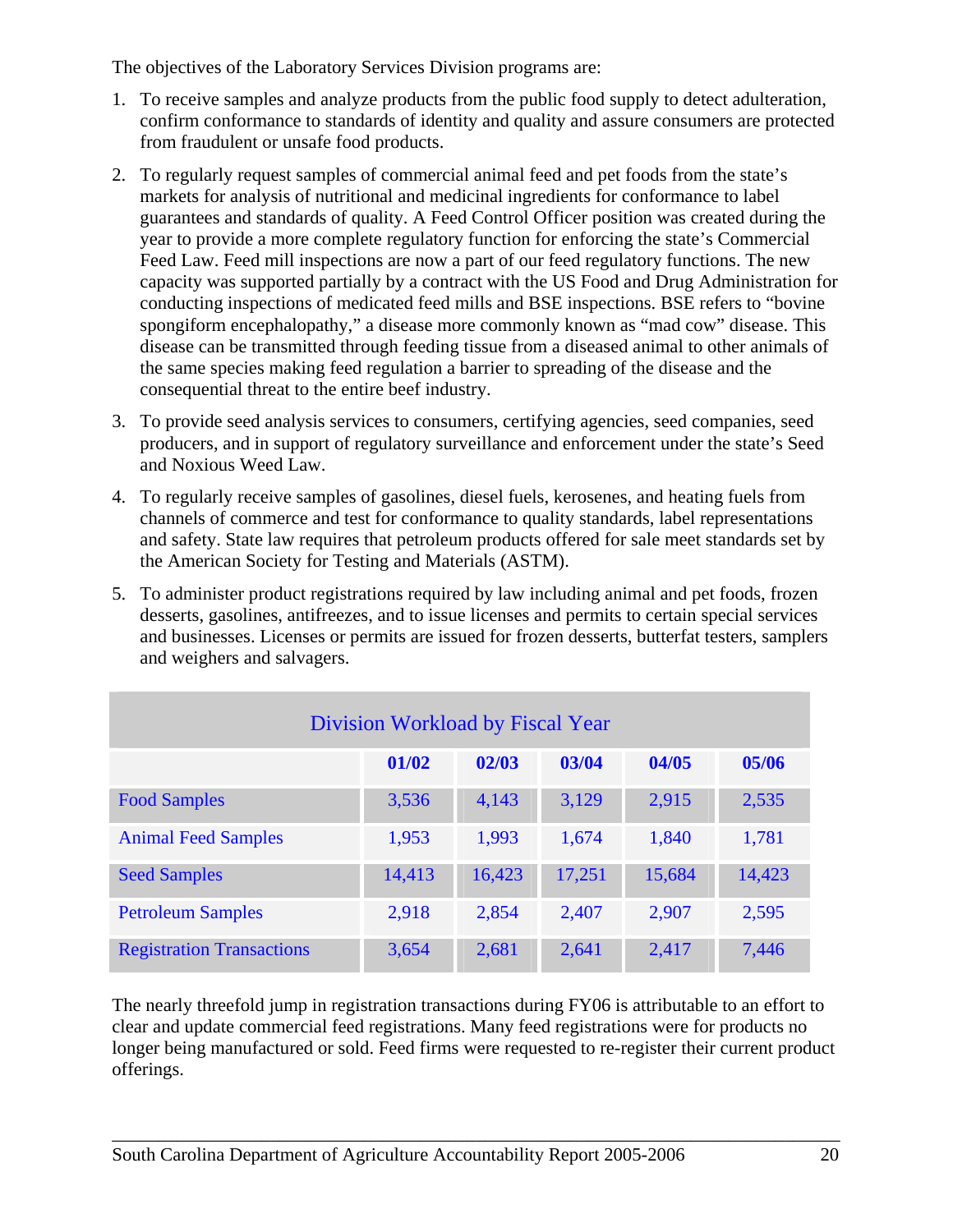| Number of Analyses Performed by Fiscal Year |        |        |        |        |        |        |  |  |
|---------------------------------------------|--------|--------|--------|--------|--------|--------|--|--|
|                                             | 00/01  | 01/02  | 02/03  | 03/04  | 04/05  | 05/06  |  |  |
| <b>Food Analyses</b>                        | 12,623 | 11,029 | 10,383 | 11,866 | 11,010 | 9,635  |  |  |
| <b>Feed Analyses</b>                        | 4,405  | 5,804  | 5,445  | 7,142  | 4,254  | 5,467  |  |  |
| <b>Seed Analyses</b>                        | 23,695 | 23,199 | 22,824 | 24,882 | 22,144 | 20,796 |  |  |
| Petroleum<br>Analyses                       | 9,976  | 19,869 | 16,647 | 15,093 | 19,476 | 16,840 |  |  |

The outcome of the Laboratory Division's work can be assessed by reviewing compliance records for each of the program areas.

| <b>Violation Rates by Program Over 5-Fiscal Year Period</b><br>(percent) |              |              |             |              |              |  |  |  |
|--------------------------------------------------------------------------|--------------|--------------|-------------|--------------|--------------|--|--|--|
| <b>PROGRAM</b>                                                           | <b>FY 02</b> | <b>FY 03</b> | <b>FY04</b> | <b>FY 05</b> | <b>FY 06</b> |  |  |  |
| Food                                                                     | 5.2          | 7.7          | 7.36        | 9.2          | 8.9          |  |  |  |
| <b>Pesticide Residue</b>                                                 | 3.2          | 1.2          | 2.47        | 1.05         | 1.3          |  |  |  |
| Feed                                                                     | 10.8         | 15.3         | 19.50       | 12.1         | 13.8         |  |  |  |
| Petroleum                                                                | 2.5          | 1.9          | 3.15        | 6.3          | 4.4          |  |  |  |

The food program continues to show a compliance rate in the 6-8% range with excess fat in ground meats as the most frequent type of violation.

Pesticide residue violations are mostly technical in nature and do not represent a significant food safety threat. It is rare that these technical violations necessitate any enforcement action. The pattern of pesticide residue violations observed in our laboratory mirrors the pattern of violations found nationwide in USDA's "Pesticide Data Program".

The Department's Laboratory tests showed a decrease in pesticides found on our state's produce and almost none (less than 2%) were over the tolerance levels. These pesticide residue tests on fruits and vegetables are performed in compliance with the state and federal food safety laws. Over 650 official and submitted samples were screened for chemical residues in FY06. The official samples were randomly drawn from supermarkets and farmers markets throughout the state as part of a "Market Basket Survey" to comply with the state's Food Safety Laws. The Department Laboratory tests showed that our growers are doing a good job.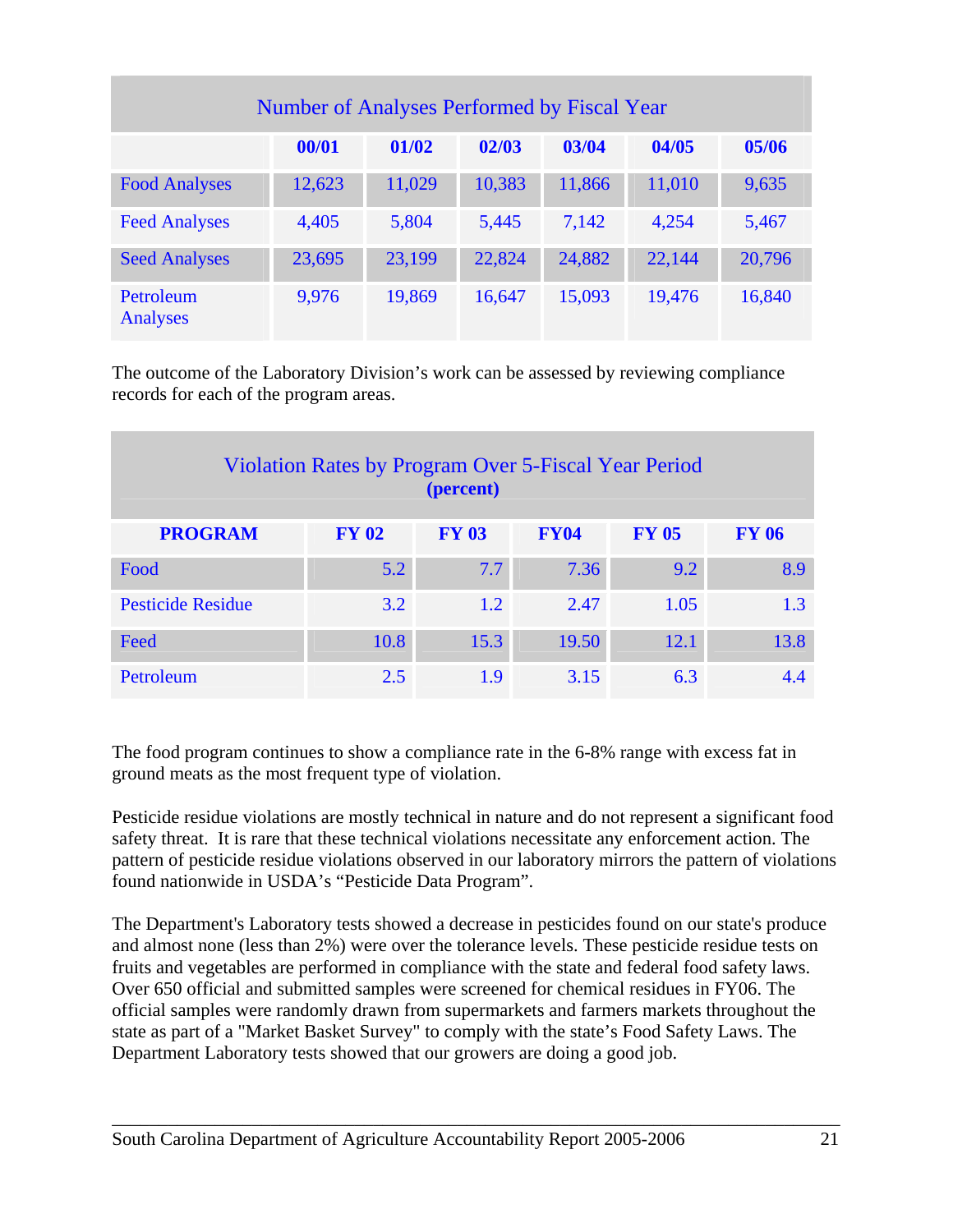Testing is performed at no charge to South Carolina residents. The lab also tests soil and plant tissue submitted by Clemson Extension agents who request herbicide and pesticide screens.

A total of 1,971 analyses were performed on the 657 samples of produce, feed, soil, and miscellaneous animal and plant material.

The SCDA Laboratory, currently located at 1101 Williams Street in Columbia, is scheduled to be moved to the new State Farmers Market at Columbia facility when it is completed. Strategically located, the Pesticide Residue Laboratory will have better access to a large portion of the state's fresh produce at the market.

Two hundred and fourteen compounds were found in the fruits and vegetables sampled. The percentages increased slightly from 29.22% positives during the 04-05 fiscal year to 33.33% positives during the 05-06 fiscal year.

Animal feed violations continue to occur in the range of 15 to 25% as they have over many years. This rate is typical for feed products both in the SCDA's experience and that of other states.

Seed Lab violations observed remain under 6% again reflecting improved quality assurance by seed merchants compared to past years.

At 4.4%, petroleum violations continue to reflect the rates observed nationally where petroleum laws are in force. Based on these violation rates, South Carolina consumers can be confident that petroleum products they buy in the state meet ASTM standards and are fairly labeled.

The General Accounting Office (GAO) has performed a study that reflects violation rates as much as 30% in other states. Petroleum violations include octane, flashpoint, and sediment or other impurities.

To provide the necessary infrastructure for an early warning system that identifies potentially hazardous foods and enables health officials to assess risks and analyze trends, the Electronic Laboratory Exchange Network (eLEXNET) is being applied in Laboratory Services. eLEXNET is a seamless, integrated, web-based information network that allows health officials at multiple government agencies engaged in food safety activities to compare, share and coordinate laboratory analysis findings. eLEXNET is the data capture and communication system for the Food Emergency Response Network (FERN). This system will help the Laboratory to be more responsive to intentional or unintentional emergency food situations.

The strategic thrust of the Laboratory Services Division is to meet regulatory responsibilities faithfully while minimizing disruption of regulated businesses. There is a conscious effort to assist businesses in meeting their regulatory requirements where such assistance contributes to an orderly marketplace. The Seed and Noxious Weed Law is particularly noteworthy in this regard. The Laboratory is required by law to provide a free seed testing service to farmers, gardeners and commercial seed producers and merchants. About 94% of seed testing capacity is devoted to such services while the balance is taken up by testing for official regulatory purposes.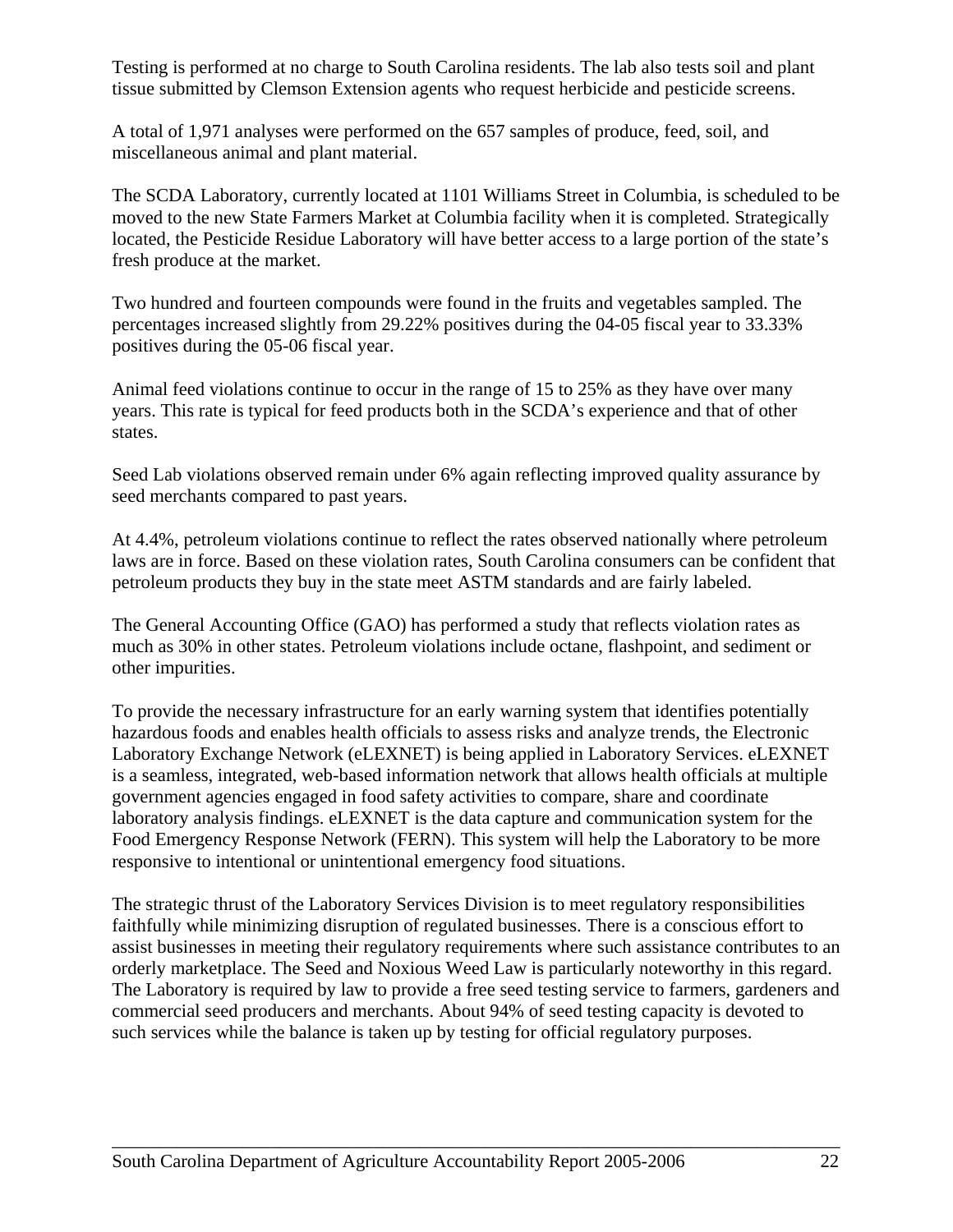#### **Consumer Services Business Results**

The performance level of the **Consumer Services** program is determined by the satisfaction by consumers that they are well-protected. The Consumer Services Division directly enforces nine laws and assists the Laboratory Division in the enforcement of several other laws by drawing official samples of petroleum fuels, animal feeds, seeds, produce, and ground meats:

The laws enforced include:

- Weights and Measures Law Section 39-9-10
- Gasoline, Lubricating Oils and Other Petroleum Products Law Section 39-41-5
- Food and Cosmetic Act Section 39-25-10
- Egg Law Section  $39-39-110$
- Public Weighmaster Law Section 39-11-10
- Dealers and Handlers of Agricultural Products Section 46-41-10
- Grain Producers Guaranty Fund Section 46-41-200
- Grain Dealer Guaranty Fund Section 46-40-10
- State Warehouse System Law Section 39-22-10

#### **Weights and Measures**

Consumer Services inspectors check commercial weighing and measuring devices for accuracy and inspects packaged goods to ensure correct net content statements. The Division's **Metrology Lab** maintains the state standards for mass, length and volume and provides calibration services to the public and private sector with traceability to the National Institute of Standards and Technology (NIST). The following table shows the number of inspections and calibrations performed by Consumer Services in the past five fiscal years.

Through the years, the number of firms and devices inspected, samples drawn, and standards calibrations decreased because the number of inspectors decreased. Only 10 years ago, the SCDA had 30 inspectors who checked 45,000 fuel dispensers at service stations. Today, the SCDA has 18 inspectors and over 63,000 fuel dispensers to inspect. The number of fuel dispensers is increasing daily as new stations are established.



The increase in dispensers requires more specialists to perform inspections even with the application of new technology. Experience has shown that when weights and measures areas are left unregulated, compliance tends to deteriorate, creating unfair competitive situations and loss of equity in the marketplace. Under these conditions, everyone loses except the unethical business operator. The following table shows the percentage of weighing or measuring devices found incorrect.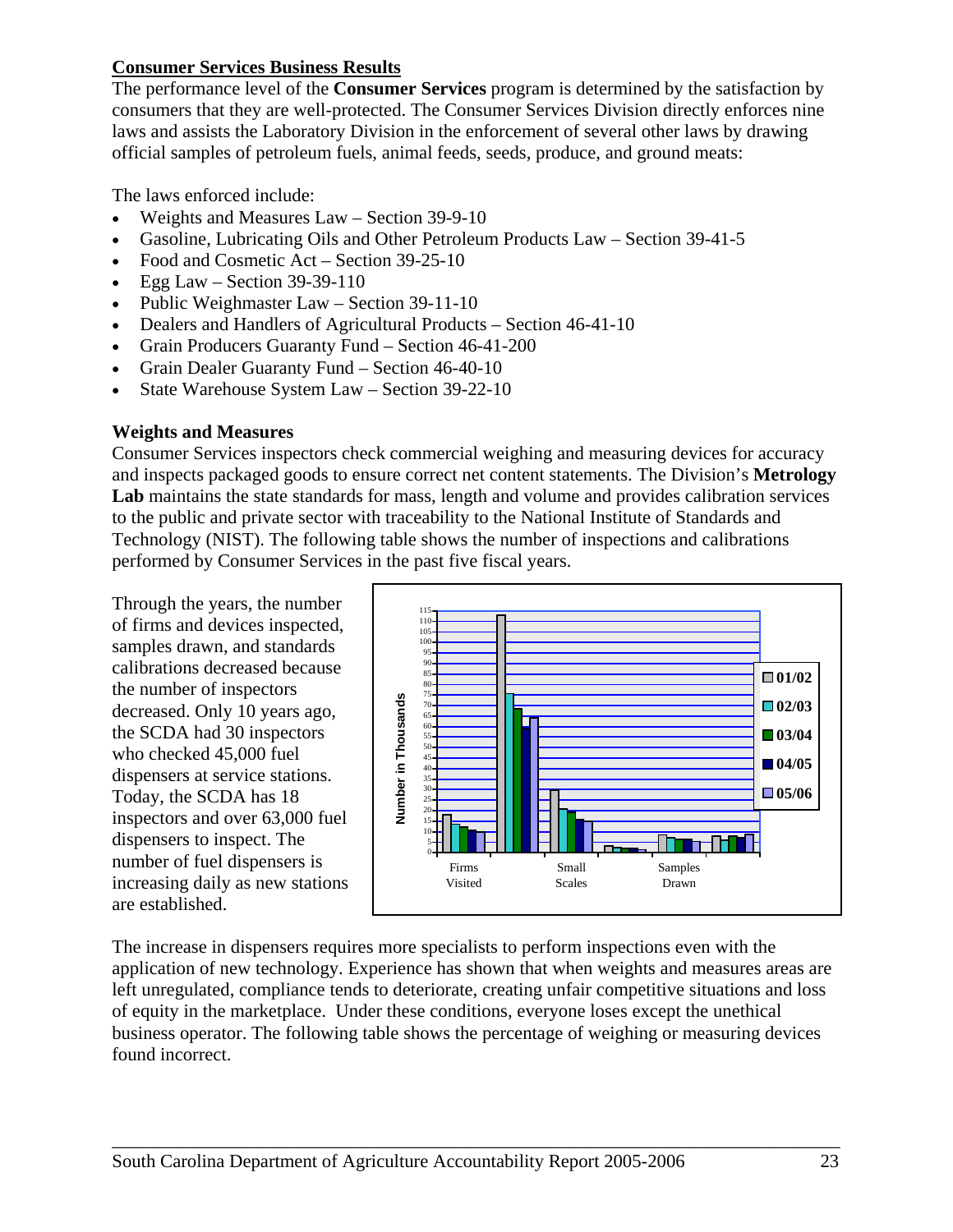

In addition to the fuel dispensers, those 18 inspectors also check 17,000 small scales in supermarkets and other facilities using weighing and measuring devices. Field Specialists also check large scales used to weigh trucks on the highways.

The division has implemented new computer technology that allows Field Specialists to collect more data that will help maximize available human resources. Our old inspection database was over

twenty years old, and this new software allows inspectors to collect much more data and gives the agency the ability to better utilize that data. Each Field Specialist is now equipped with a laptop computer and "WinWam" software that will allow the agency to capture the actual results on each device (whether the device is out of tolerance in the owner's favor or the customer's favor).

Field Specialists may now instantly see their previous inspection records. Signatures and other data are now captured electronically. Paper reports are no longer required. However, inspection results can be printed and left with the firm. Storage of paper copies is no longer an issue. Any inspection report with signatures can be printed at anytime in the headquarters office.

The software also allows weight indications from the inspector's package inspection scales to be automatically transferred to the computer. It also automatically performs all the calculations required in performing official inspections on the net content of packages. The software calculates nearly all the tolerances for tests performed on weighing or measuring devices, and it contains templates for the inspectors to follow during their inspection.

The WinWam software is used by many other state, county, and city weights and measures inspection programs. The new system will provide quicker solutions to issues as they arise in the industry. Also, the NIST has taken on an initiative to promote uniform standards and practices from state-to-state. This new technology will help us help them in that effort.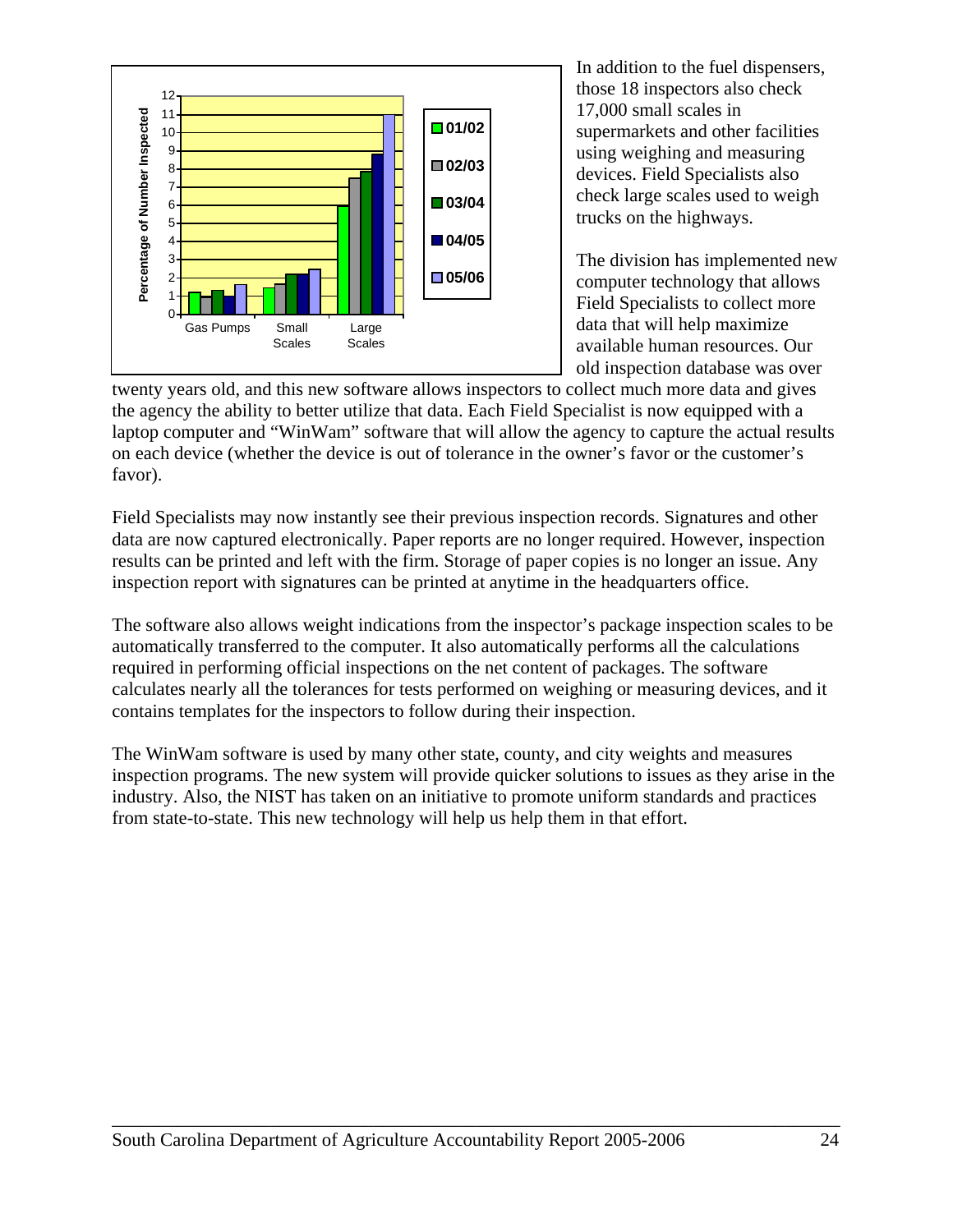#### **Food Manufacturers and Warehouse Inspections**

Food manufacturers and food warehouses are inspected to ensure that food products are manufactured and stored under safe and sanitary conditions. Persons that weigh bulk

commodities and issue weight certificates must be licensed as Public Weighmasters. Unfortunately, the number of inspections performed and licenses issued has also decreased because the number of inspectors has decreased. The following table shows a comparison of the number of food manufacturers and warehouses inspected and the number of licenses issued to public weighmasters during the last five fiscal years.



#### **Licensing, Bonding, and Auditing**

Consumer Services also licenses, bonds, and audits dealers and handlers of agricultural products to ensure that the producer receives payment for his crop. Also, warehouses that store cotton or grain and issue warehouse receipts for those commodities are licensed, bonded, and audited. Three guaranty funds are administered by the Division to provide payment to the grain producer, licensed dealer and handler of grain, or the holder of a warehouse receipt should a licensed grain dealer or a licensed warehouse go bankrupt or commit fraud. The number of audits and licensed dealers, handlers and warehouses are affected yearly by mergers, consolidations, and acquisitions in industry. Two hundred and twenty-eight audits were performed on 147 firms licensed as dealers and handlers last fiscal year.

#### **Marketing & Promotion Business Results**

The performance level of the **Marketing and Promotion** area is controlled by factors far beyond human control. Weather conditions, harvest volume, supply and demand are some of the factors that influence the performance of this Division's programs and services. All programs and services offered are available in "bad" crop years as well as "good" crop years. Natural disasters and events as well as the economic climate affect the performance of the Division's programs and services.

The South Carolina Department of Agriculture is charged with the responsibility of maintaining and developing broad based marketing programs to increase consumer awareness and product demand for quality South Carolina agricultural commodities at local, national and international levels. The South Carolina Department of Agriculture also encourages expansion and development of existing industries that utilize South Carolina agricultural commodities, both fresh and processed, thereby increasing the marketability of locally grown products. In support of the agency's marketing program, our inspection and market news service programs provide quality grade standards and up-to-date firsthand market news through a cooperative status with USDA to the allied industry.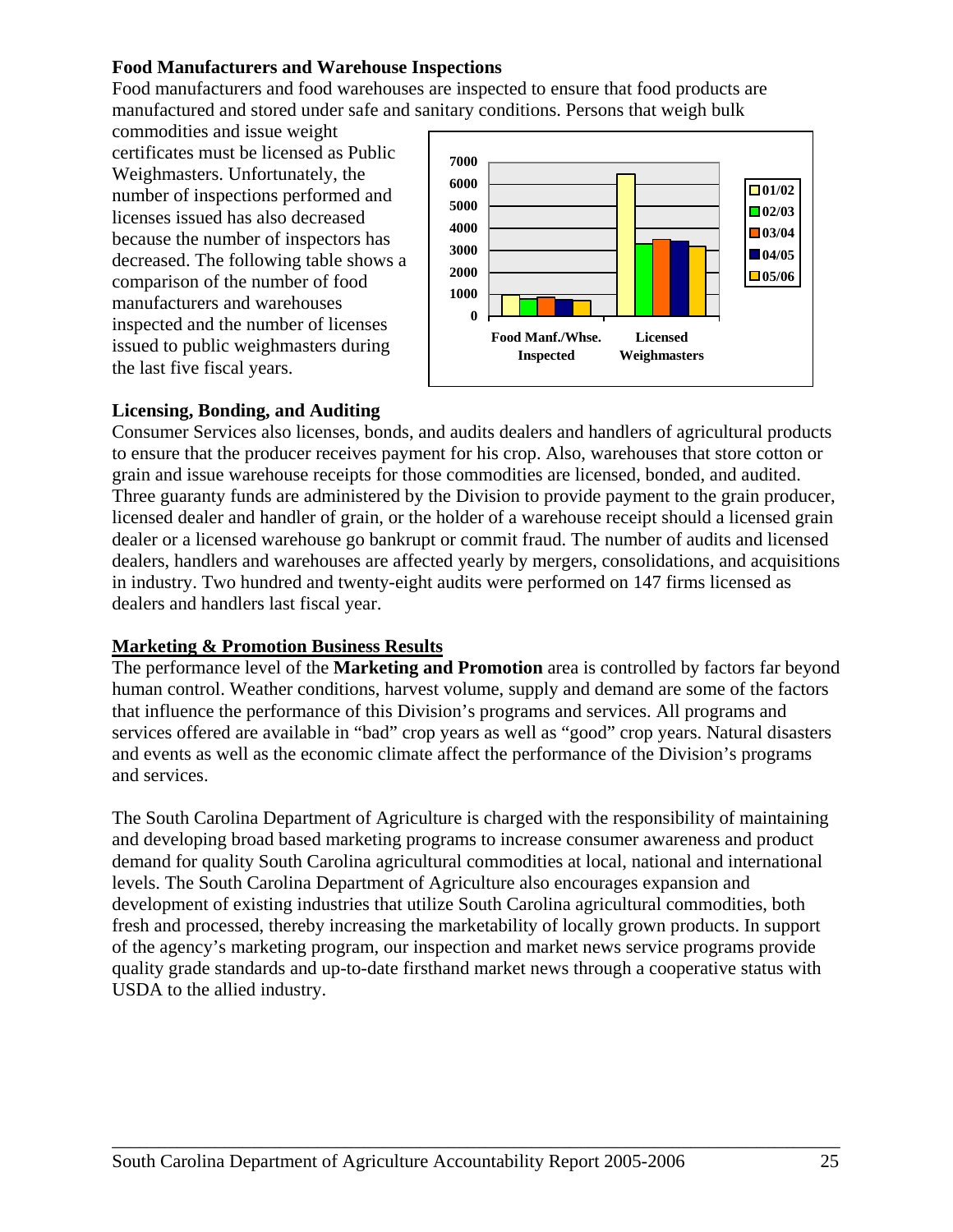The Marketing and Promotion programs and services include:

- State Farmers Markets
- Domestic, National, and International Marketing & Promotion
- Fruit & Vegetable Grading & Inspection
- Grain Grading & Inspection
- Poultry & Egg Grading & Inspections
- SC Quality Program
- Commodity Boards Liaison
- Certified Roadside Market Program
- Livestock Market News
- Fruit & Vegetable Market News
- Ornamental Horticulture and Floriculture
- Aquaculture
- Equine

## **State Farmers Markets**

The SCDA operates three State Farmers Markets in Columbia, Greenville and Florence. The markets provide facilities for farmers to conduct direct sales of fresh produce to both consumers and major food distributors. The Markets serve as food distribution hubs. In addition, produce is shipped directly to grocery chains, restaurants, and industrial food handlers. The service area of the markets extends beyond the boundaries of the state, supplying produce throughout the eastern United States and Canada.

The Columbia State Farmers Market is the second largest farmers market in the Southeast in volume of produce, next only to Atlanta. The Columbia Market had approximately \$250 million in total sales last year which created an economic impact on rural areas of \$100 million. Twenty percent of all the shipments arriving on the Columbia Market were from the state's fruit and

vegetable farmers. A source of fresh, locally produced fruits and vegetables, the market is also a major venue for the sale and distribution of horticultural products that draw consumers from a broad geographic area. Of the sixteen people employed at this market, four are part-time. It operates 24-hours a day for wholesale operations. The only days it is closed are Christmas Day and Thanksgiving Day. The market provides facilities for daily sales by farmers; monthly or seasonal leases to farmers, wholesalers and retailers; and longterm leases to farmers, wholesalers, retailers, restaurants, and food processors.



**State Farmers Markets Revenue**

Numerous private sector jobs are supplied at the facility, though many are seasonal in nature. Market revenue is generated by long and short-term leases, gate fees, and daily stall rentals. Additional revenue is received from parking for football games. Revenue has been increased by raising rates. All facilities that are suitable for year-round operations are leased. Seasonal income is dependent on the size of the state's agricultural production of produce. Plans are now under way for the relocation of the Columbia Market from Bluff Road to the intersection of Shop and Pineview Roads. This relocation will probably be realized by early 2008.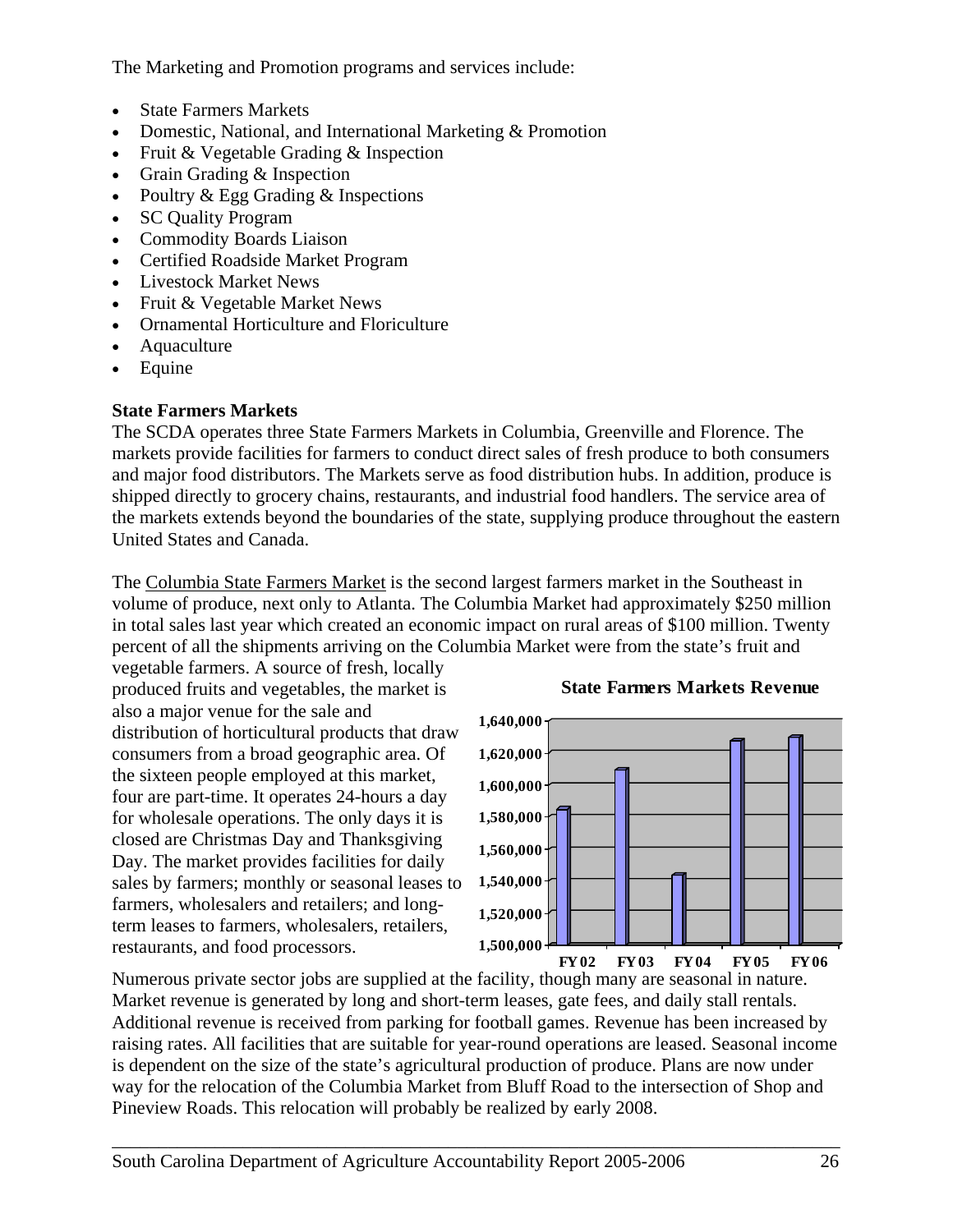Wholesale operations dominate the Greenville State Farmers Market. The facility provides the same services as the Columbia market, but only on a smaller scale. This market operates year round, 24 hours a day, seven days a week, closing only on Thanksgiving and Christmas Days. A staff of five operates the market – two are part-time and needed to control access during nights and weekends. However, many of the structures are old and in need of substantial investment to bring them up to present day standards.

This Pee Dee State Farmers Market, located in Florence, provides space for daily sales by farmers and long-term leases to wholesale and retail operations. It has become a major venue of the sale of horticultural products and draws consumers from a broad geographic area. Spring and fall plant and flower festivals are a main draw for the market and help promote year-round business. Operated by a staff of five, only one is part-time. The market is closed on Sundays and at night. The only warehouse building at the market is leased to the Harvest Hope Food Bank which operates a regional distribution center from the facility. Harvest Hope serves people in need with surplus food products. The renovated "Red Barn" is used for horticultural training classes to assist in the expansion of the green industry in the Pee Dee area.

The expansion of this industry benefits not only the local agricultural community but the ability to offer a wider variety of product for sale through the facility also benefits the market itself. Retail space in the Red Barn is leased at the present time. During the spring and summer months the stall space at the market is fully utilized. The budget passed in FY 06 provides \$750,000.00 for an additional retail farmers building. This additional space will provide needed retail area for local products along with increasing our market revenue.

- **Produce Marketing and Promotion** supported the utilization and orderly marketing of South Carolina's major fresh and processed fruit and vegetable crop/ helped to stabilize decreasing numbers in fresh fruit and vegetable production industry with cooperative cost effective marketing plans, programs, and promotions so that consumers can have access to fresh, locally grown produce.
- **Retail and Food Service** maintained the level of awareness at consumer level in South Carolina retail and food service establishments.
- **Food Nutrition and Food Safety** maintained consumer confidence in food channels, supporting healthy nutritional diets while removing fear of contaminated products, thereby increasing fresh and processed product consumption.
- **Market News Service** the Market News Service analyzes and distributes price, volume and other market information from shippers, wholesalers, brokers, and market vendors to all segments of the produce and livestock industries and to consumers through printed reports, telephone recording devices, daily radio programs, and weekly newspapers. Market News includes Fruit & Vegetable Market and Livestock Market News Service.
- **Specialty Products** provided continued exposure and high visibility of South Carolina specialty products, both fresh and processed, at all levels of retail and wholesale trade/ assisted over 55 specialty product manufacturers and distributors through South Carolina trade shows and supplied trade leads.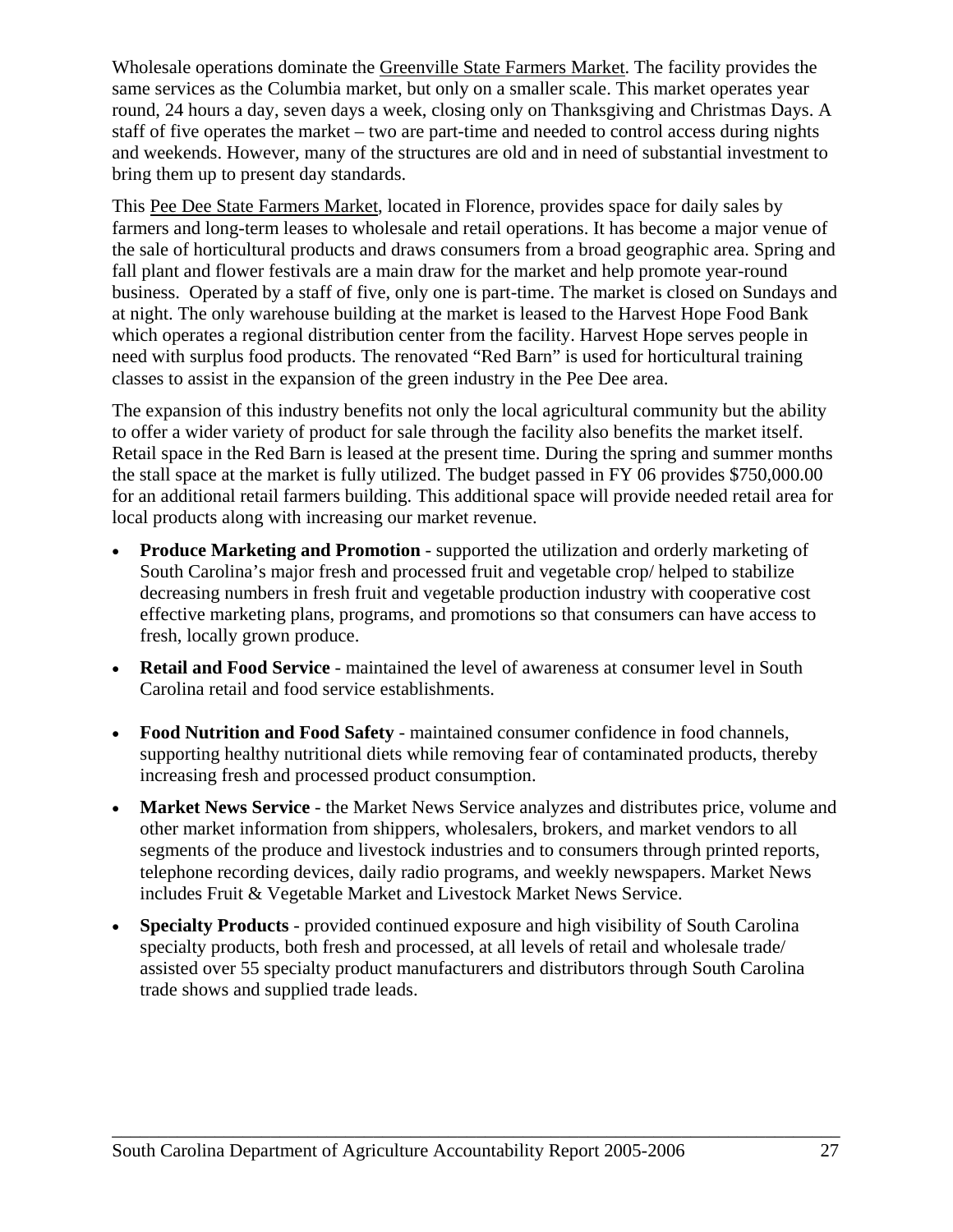- **Market Development and Expansion provided marketing and promotion assistance which** helped establish and maintain South Carolina growers as number two in peach production, number two in flue-cured tobacco production, number six in tomato production, number six in peanut production, number seven in watermelon production, number eight in turkey production, number eight in sweet potatoes, number twelve in cotton production, and number twelve in pecan production.
- **Sheep, Goat, and Ratite Development and Expansion** worked with individuals and groups to further develop and expand this industry to its maximum potential for South Carolina producers. Assisted with meetings that included producers, processors and food brokers to establish markets and market demand with profit potential.
- **Equine Program** served 35,000 owners with 84,000 plus animals that have an estimated economical impact on our economy of 478 million dollars/worked with other public and private agencies to develop a statewide equine survey.
- **Aquaculture** coordinated activities of the Aquaculture and Striped Bass Association with over 70 members in addition to cooperative effort with national associations monitoring legislative issues concerning the industry.
- **Ornamental Horticulture Program** Worked with over 700 members of the Nurserymen's Association, green house growers, landscape, and turf and sod producers having sales in excess of 1.5 billion dollars.
- **Agribusiness Support Services** assisted over 100 established agribusiness firms with marketing and production assistance as well as assistance with packaging, transportation, and other aspects of business for profit and expansion within South Carolina.
- **Pecan Producers and Processors** worked with three commercial processors and with South Carolina production estimated at 2.5 mil.



- **International Market Development** – worked to develop and expand markets abroad which supported millions of dollars in agricultural exports from South Carolina
- **Certified Roadside/Direct Marketing** – served over 120 markets and direct sales outlets
- **Domestic Market Development** participated in 7 National Exhibitions, and regional promotional exhibitions, contacted over 500 chain and food service buyer/establishments. Coordinated in-state visits for chain and food\service buyers with outlets numbering over 5,000.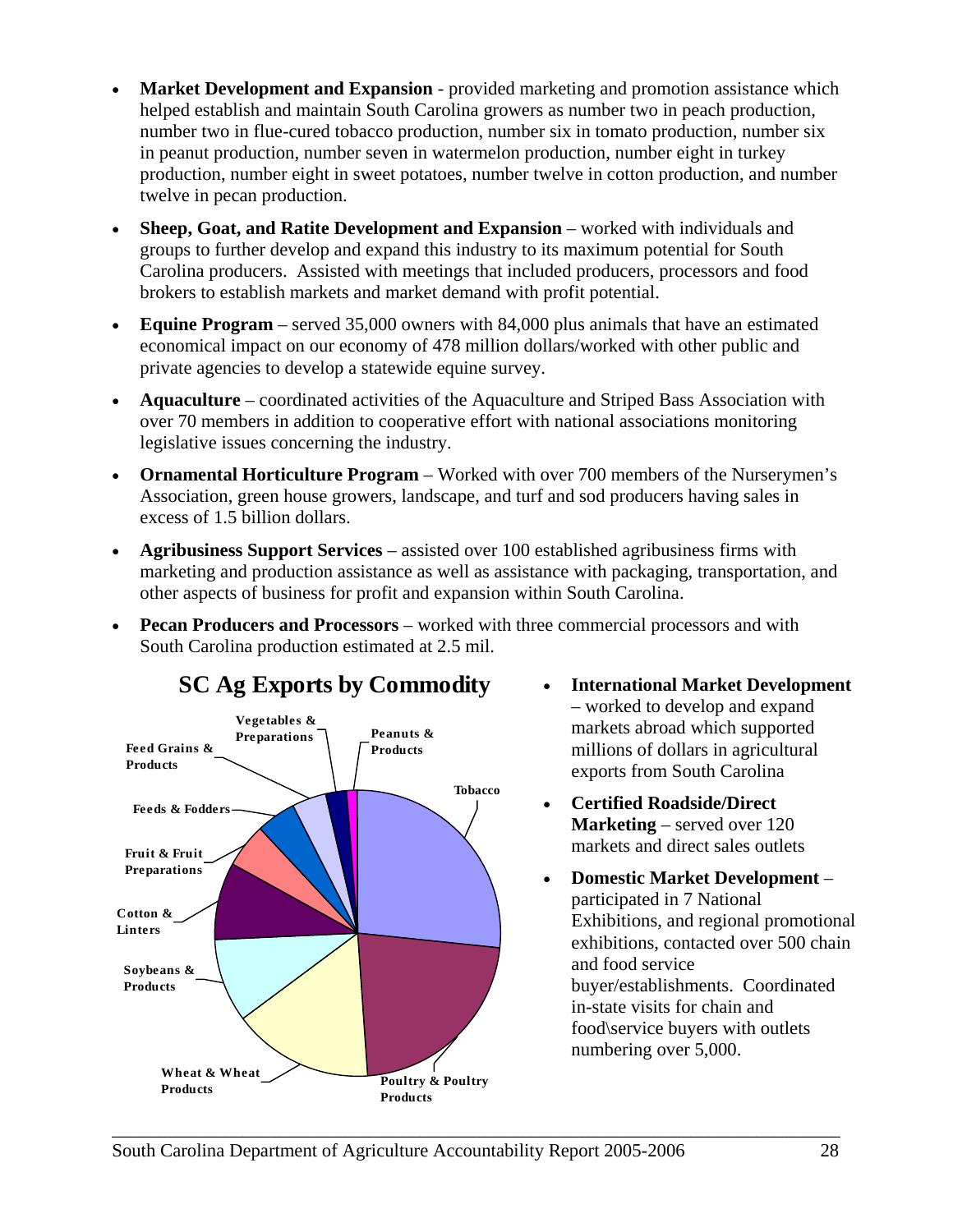• **SC Commodity Boards** – assisted the present seven SC Commodity Boards with their collections, marketing, administrative, and other related duties to promote sales, usage and research for each.

Cotton Board: 398,000 bales on 263,000 harvested acres Soybean Board: 8.8 million bushels harvested on 420,000 acres Peanut Board: 188 million pounds harvested on 59,000 acres Watermelon Board: 90+ million pounds harvested on 6,500 acres Pork Board: 225,000 hogs and pigs Cattle and Beef Board: 435,000 cattle and calves Tobacco Board: 48.3 million pounds on 23,000 acres

• **Major Agricultural Associations** – coordinated and worked closely with Chairmen and Association Boards with their administrative, marketing, financial guidance, and other related items.

SC Peach Council: Weather limited production to 75 million tons on 14,000+ harvested acres SC Tomato Association: 9 million plus pounds on 3000 harvested acres SC Watermelon Association: 90+ million pounds on 6500 harvested acres SC Corn Growers Association: 30.2 million bushels on 280,000 harvest acres SC Soybean Association: 8.8 million bushels harvested on 420,000 harvested acres

#### • **Grading and Inspections**

Commodity inspection and grading is provided through cooperative agreement between the US Department of Agriculture and the South Carolina Department of Agriculture.

Fruit, vegetable, and peanut grading and inspection services are provided at shipping point, receiving locations, and terminal markets to specify grade, count, weight, and other factors important in quality determination. Official certificates of grade are issued by inspectors to verify grade factors.

Poultry and egg grading services are provided for shell eggs, egg products, poultry, rabbits, school lunch programs, and meals ready to eat (M.R.E.) at packing and processing facilities throughout the state to insure that products meet grade and quality standards. Products are also inspected and certified at export warehouses for international shipments.

The South Carolina Grain Grading and Inspection Service is headquartered in Shed 14 of the Columbia State Farmers Market, 1001 Bluff Road, Columbia, SC. The Inspection Service works with producers, brokers, receivers, food processors, export marketers, and other related avenues of grain movement to inspect and certify the quality and cleanliness of grain produced or shipped into South Carolina as this grain moves through normal marketing channels.

## • **Agribusiness Development**

The agribusiness development program was involved in a number of potential projects for South Carolina. Alternative fuel projects are of particular interest as fuel prices remain high. Carolina Biofuels has established a biodiesel production facility in the upstate and is shipping B20 to distributors. Other projects are being considered related to ethanol production, as well as, biodiesel production and in all likelihood will result in several projects being sited in South Carolina.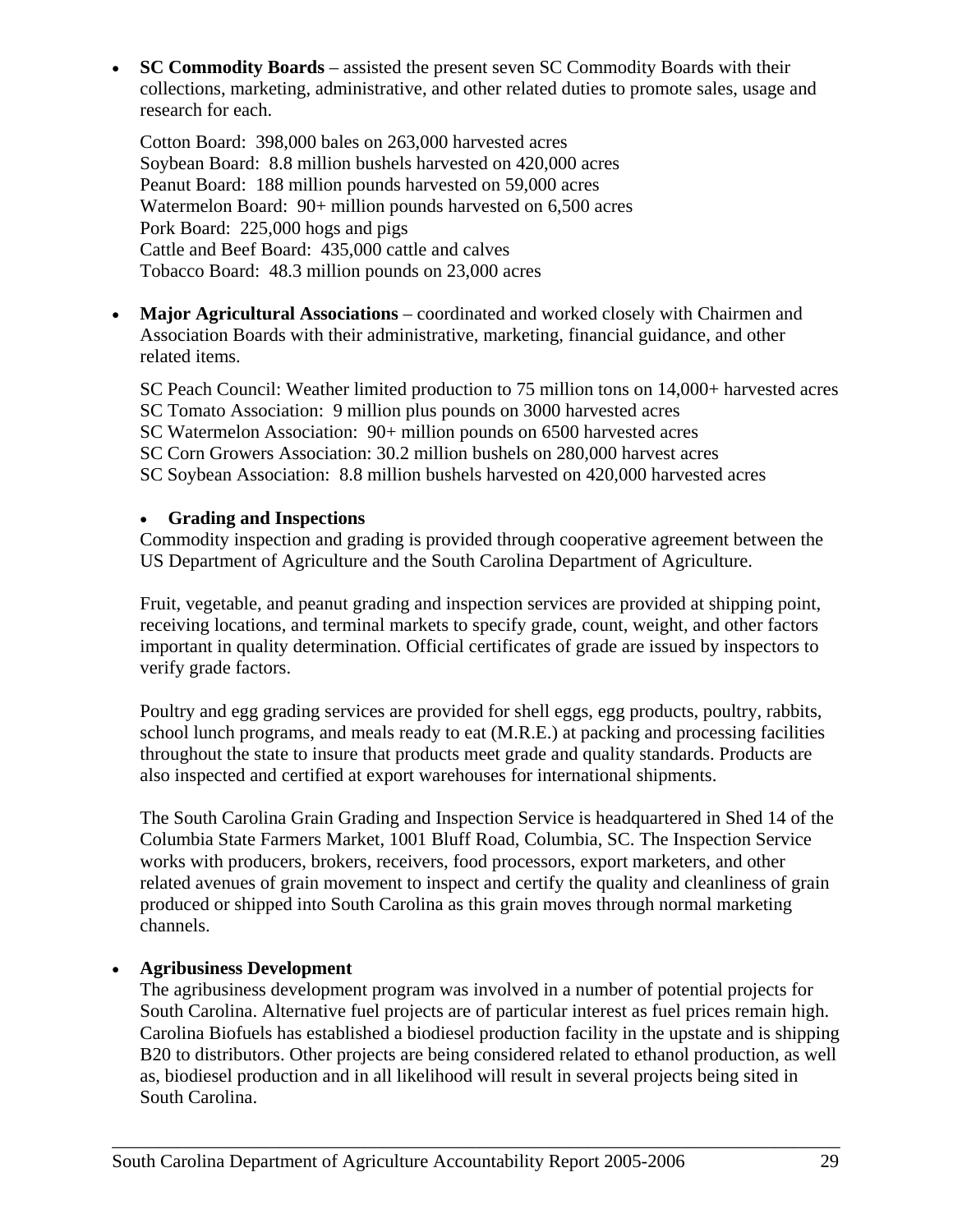The Department assisted in recruiting and helping to site a company in Williamsburg County to produce erosion protection materials from wheat straw. The Department sponsored farmer meetings to introduce them to the project and help them understand how they could participate. The company is located in a former tobacco warehouse.

## • **Small Farms Program**

The Small Farms Program continued to provide training to farmers interested in participating in the senior farmers market nutrition program and the WIC program. The Department trained and certified 354 farmers for the program this year. Personnel also assisted 65 local community farmers markets around the state. The department assisted in finding farmers to sell locally grown produce at these markets and assisted local officials in providing information to local participants about how they could access the program. The small farms program was successful in acquiring a \$78,000 grant from the Kellogg and Ford Foundations to establish 10 pilot programs. The pilot programs will provide a means for food stamp recipients to use EBT cards to purchase locally grown produce at community based farmers markets. The grant also allowed for the hiring of interns to assist in implementing the program.

## • **Market News and Information**

**Market News Service** specialists analyzed and distributed price, volume and other market information from shippers, wholesalers, brokers, and market vendors to all segments of the produce and livestock industries. The information was distributed through printed reports, telephone recording devices, daily radio programs, as well as daily and weekly newspapers.

The Office of **Communications and Public Information** provided public awareness of South Carolina products and supported the marketing and promotion effort. CPI worked efficiently and effectively to communicate with the public through print and electronic means to provide valuable information to our customer base, and, at the same time, reduce costs. CPI also publishes the *Market Bulletin*, maintains the agency web site, oversees the agency media and public relations, produces an agency newsletter, produces publications and print materials for the agency, provides publicity for special promotions and projects, provides support for partners and allies in the industry of agriculture, and serves in the communications arm of emergency preparedness and recovery.

## • *Market Bulletin*

The 93-year-old *Market Bulletin* is published twice a month for producers and consumers as a resource for buying and selling agricultural and agricultural-related items as well as a resource for valuable information. Because of thorough validation of information, there has been a significant increase in compliments about the publication. The *Market Bulletin* includes information designed to encourage buying and selling of the state's locally grown produced through the "South Carolina Quality" Program and hundreds of agricultural events.

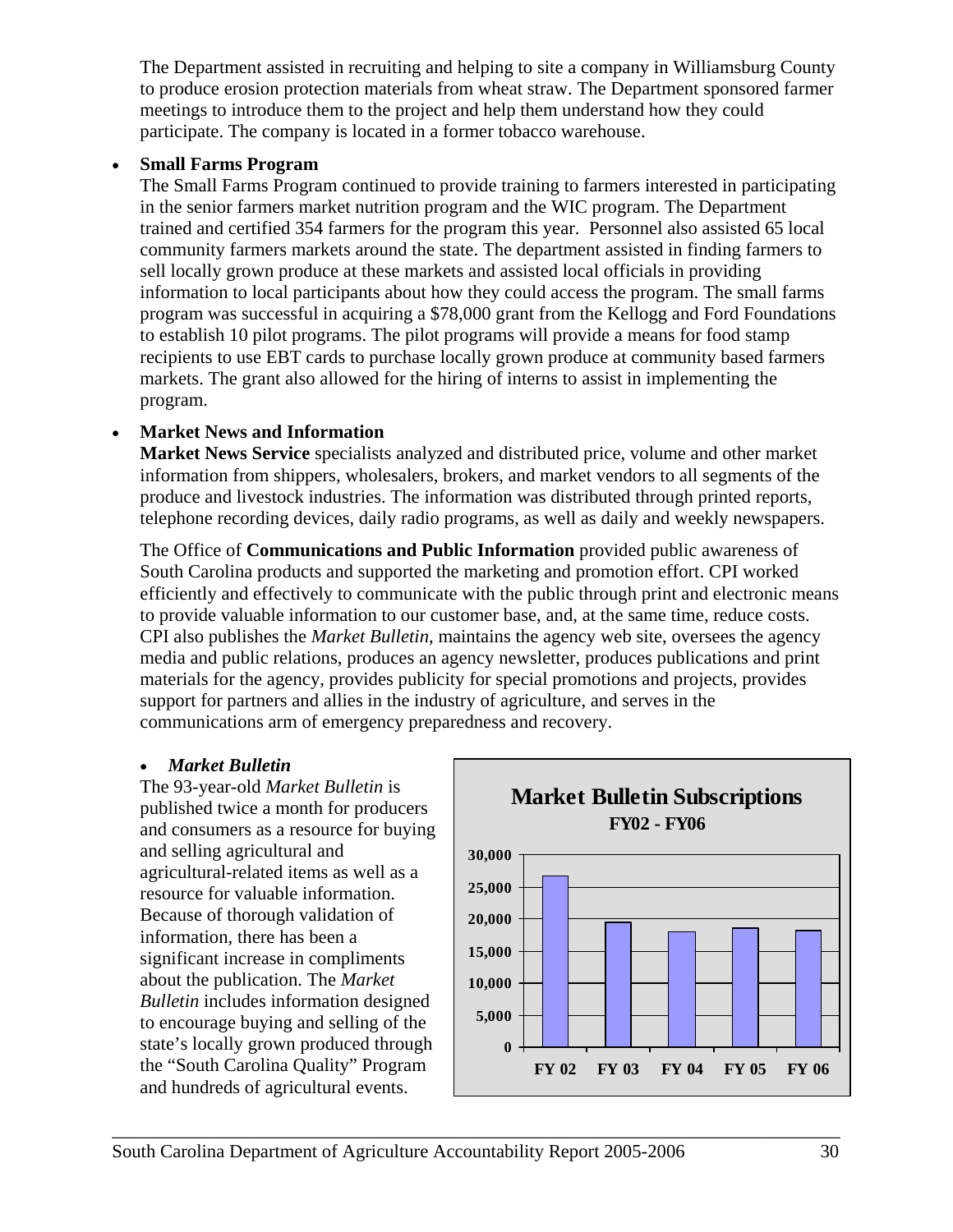Approximately 434,000 copies were printed during the year and sent to an average of about 20,000 subscribers. Staff continues to aggressively market the *Bulletin* through other publications and partnerships with other organizations. Many thousands of dollars are saved in the printing process because the circulation, copyediting, layout and design are performed in-house.



About 14,000 ads were published during the last fiscal year. Communications and Public Information now receives more ads electronically for the agency publication than through the postal service. Based on a survey several years ago that reported an average of \$12 million sold in goods through each issue, the total sold in 24 issues could be as high as \$288 million during a fiscal year.

Through the *Market Bulletin*, farmers are able to sell their farm equipment which enables them to buy new equipment. Farmers are also provided a vehicle in which they can sell their livestock and crops.

In addition, non-farmers find plants, flowers, seeds, and other items of interest to them. The largest segment of ads was for farm animals including cattle, goats, sheep, llamas, hogs, horses, poultry, and rabbits. The second largest number of ads was for farm equipment. Crops and plants which includes fresh produce, garden plants, flowers, and hay and grain provided the third largest number of ads. Ranked  $7<sup>th</sup>$  in the list of categories, farm land for sale ads totaled an average of \$7.3 million in each of the 24 issues during the fiscal year. The total ads in that one category alone equaled \$175 million in FY 06. That's an increase of \$43.2 million in farm land for sale ads during the past year. Those figures do not include farm land for rent or lease. The *Market Bulletin* has long been a resource for economic stability, especially in rural communities.

#### • **Web site**

The web site has become a valuable resource for farmers and non-farmers in the state. In the last survey, the agency website was viewed worldwide about a third of a million times a year. A counter has been installed on the website to track the number of visitors.

Work continues for overhauling the entire Department web site to comply with 508 standards and to make it more accessible to people with disabilities.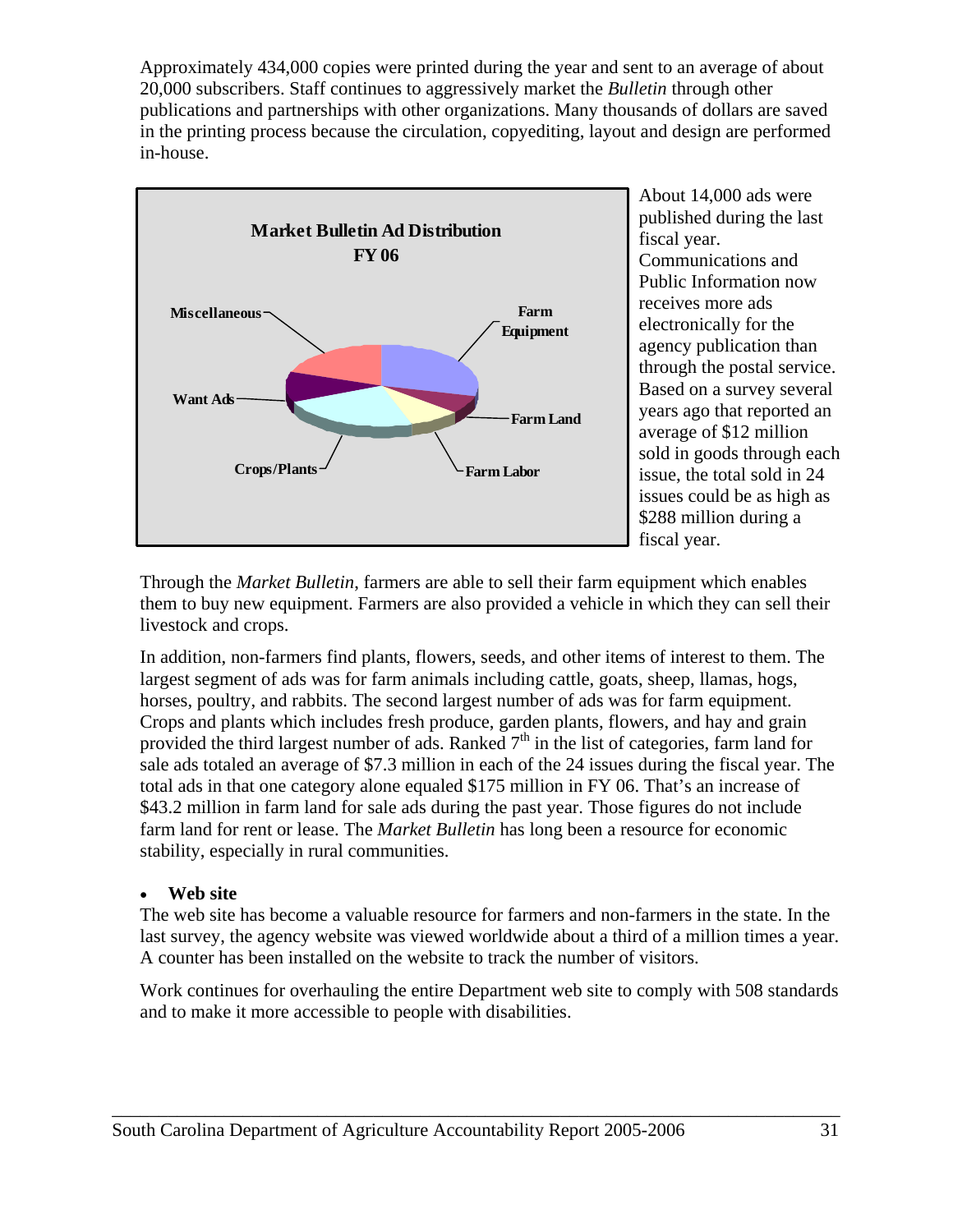The agency responded to a request to create an on-line statewide master calendar of agricultural events and meetings. Individuals and organizations can now post their own events and meetings. The concept was designed to prevent overlaps in scheduling of agricultural meetings, workshops, and events. A separate web site designed for the Pee Dee State Farmers Market was viewed worldwide about 3,000 times. Other sites will be developed in the future to enhance the promotion and marketing opportunities of the other state farmers markets. In addition, a database of the farmers markets, roadside markets, upick and other operations as well as agritourism events is available through the agency web site. A weekly Market News Report, SC Farm Report and Daily Peach Reports as well as a list of packers, stockyards, auction markets, vet services, USDA information, and U.S. grades for steers, cattle and meat goats are now included in the web site.

#### • **Publications**

Communications and Public Information produced a variety of brochures and publications throughout the year. For instance, the South Carolina Produce Shippers Guide was published and distributed to buyers and sellers to assist in marketing millions of pounds of South Carolina produce. The guide lists over 165 South Carolina produce shippers.

Over 250,000 recipe brochures are printed each year in house. These brochures which assist in marketing South Carolina products are distributed at fairs, roadside markets, and welcome centers as well as other venues where citizens and tourists frequently visit. Over half of the cost of production was saved by producing the brochures in house.

#### • **Public, Media, and Internal Relations**

Communications and Public Information published an electronic internal quarterly newsletter within the South Carolina Department of Agriculture which helps to provide information and build staff morale. The office also proactively distributed over 168 news releases communicating key messages to media outlets statewide. Those releases produced favorable, free media coverage for the Department and for agriculture in the state. Also, information regarding recalls on food products was issued throughout the fiscal year to alert consumers.

## • **Special Promotions and Projects**

After 25 years of research and planning, ground was finally broken for the new **State**  Farmers Market at Columbia on June 7, 2006 on a 196-acre site near the intersection of Pineview and Shop Roads in Columbia. The event marked the beginning of an estimated \$60 million, two-year construction project to provide the state with a new public-private farmers market, the first of its kind in the United States. Communications and Public Information was instrumental in planning and publicizing the event.

The SCDA also supported a wide variety of special promotions and projects. One of the most noteworthy was the "HeART of Agriculture" effort. To support a nationwide program called "America Supports You" launched by the U. S. Department of Defense and, at the same time, to spotlight the importance of agriculture, the Communications and Public Information office spearheaded a cooperative effort between the Department and the South Carolina Advocates for Agriculture, a non profit organization with the mission of promoting agriculture in the state. A check for \$5,000 from the sale of HeART of Agriculture note cards was presented to Fisher House Foundation at a Memorial Day event for families of soldiers in military hospitals who have been wounded in action or who are seriously ill. Each Fisher House is a military version of the Ronald McDonald House. The note cards were created from four images from the SC Art and Agriculture Watercolor Collection which is housed at the Department of Agriculture.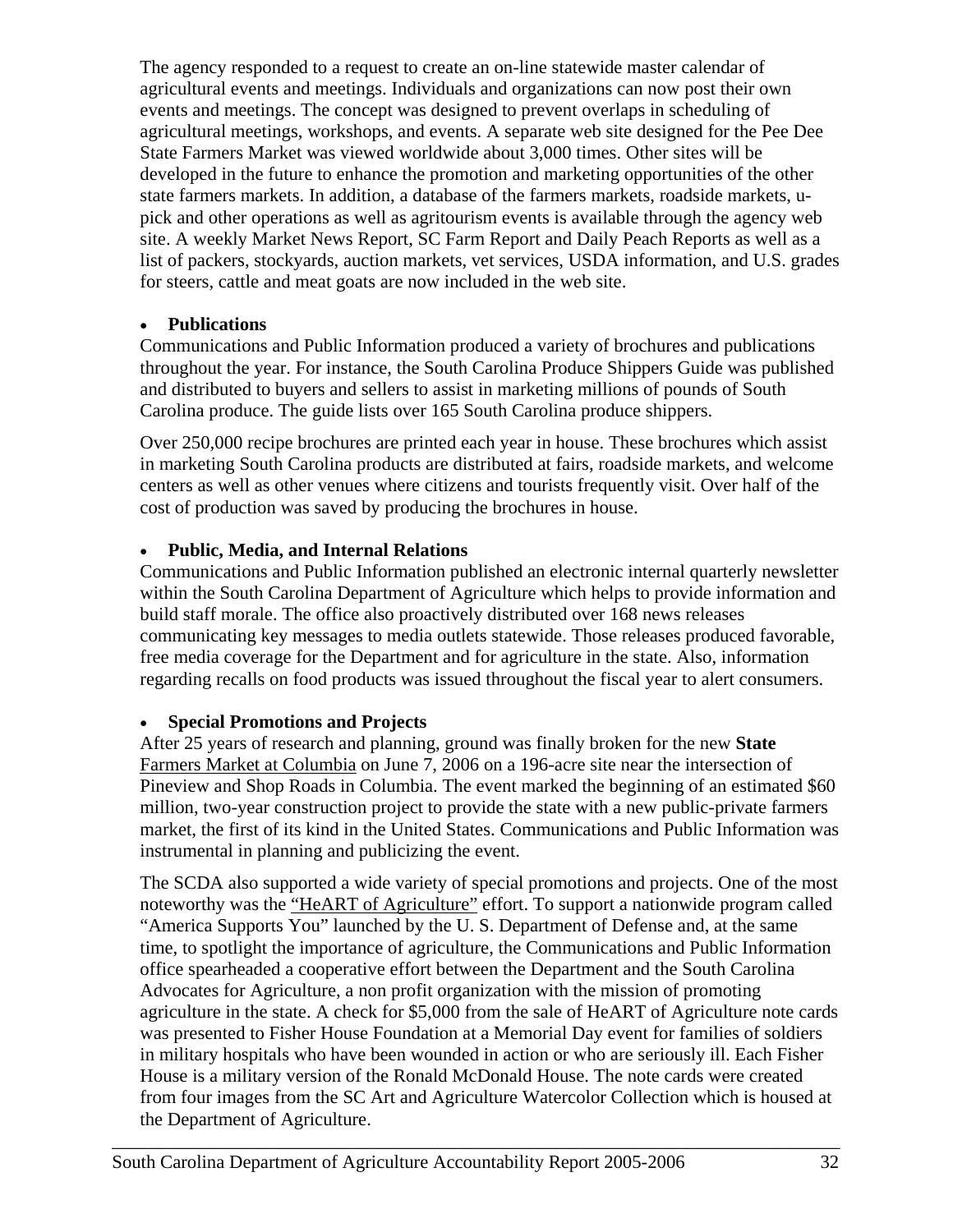The Commissioner's School for Agriculture was held in June 2006. The school was established as a leadership development summer program designed to inform, inspire, and challenge students to consider a career in agricultural, natural resource, and life science industries. Students from across South Carolina (and one from out-of-state) gathered at Clemson University to participate in the week-long program. The school began in 2004 and was modeled after similar programs at other land-grant institutions. The school is sponsored by the Commissioner of Agriculture and the SCDA and hosted by the College of Agriculture, Forestry and Life Sciences at Clemson University. Students learn hands-on about academic areas such as Food Science, Packaging Science, Horticulture, Turf grass, Animal Sciences, Aquaculture, Forestry and Natural Resources. The group also participates in a wide variety of professional development workshops and extracurricular activities like whitewater rafting down the Chattooga River. The school operates on private donations and a small registration fee from each student. Out-of-state students pay the entire cost of the school. The students reunite in Columbia every year. During that time they tour South Carolina Department of Agriculture facilities and visit with State Legislators. Department staff assisted with the week-long activities.

Other promotions and projects during the last fiscal year include:

- Farmers Market Week Promotion
- A SC Taste with the Palmetto Food and Agribusiness Council on the State House plaza
- Promotion of SC Produce at Eastern Produce Council in Teaneck, New Jersey
- Plant and Flower Festivals at the State Farmers Markets
- U.S. Food Export Showcase in Chicago
- BI-LO Freshly Familiar Produce Grown by SC Farmers Campaign
- National Animal ID Program Promotion in cooperation with State Vet and Clemson Livestock and Poultry Health
- South Carolina State Fair Exhibit
- Carolina Q Cup World Barbecue Competition
- South Carolina Equine Census and Aquaculture Census Promotions in cooperation with with USDA Ag Statistics
- Promotion for Ag Tax Seminars in Cooperation with the Department of Revenue
- Promotion for a Variety of Agricultural Conferences, Seminars, Workshops, Clinics, Festivals, Horse Shows, Ag Study Tours etc.
- Operation Hayride hay relief to the hurricane devastated Gulf Coast States
- Promotion of SC Quality products through the Taste of the Tidelands Serving SC Quality Award
- Promotion of Local Farmers Markets Events
- All Hands on Deck Promotion SC Interagency Food Safety Council clean hands/healthy body promotion
- Expedition Nutrition Promotion to call attention to the risks of obesity, the importance of proper nutrition and an active lifestyle
- Fans Feeding Families
- South Carolina "Bank on Peanuts Month" Promotion with Banks
- Avalanche Presentation to State of SC Department of Agriculture to promote Ethanol and Flex Fuel Vehicles